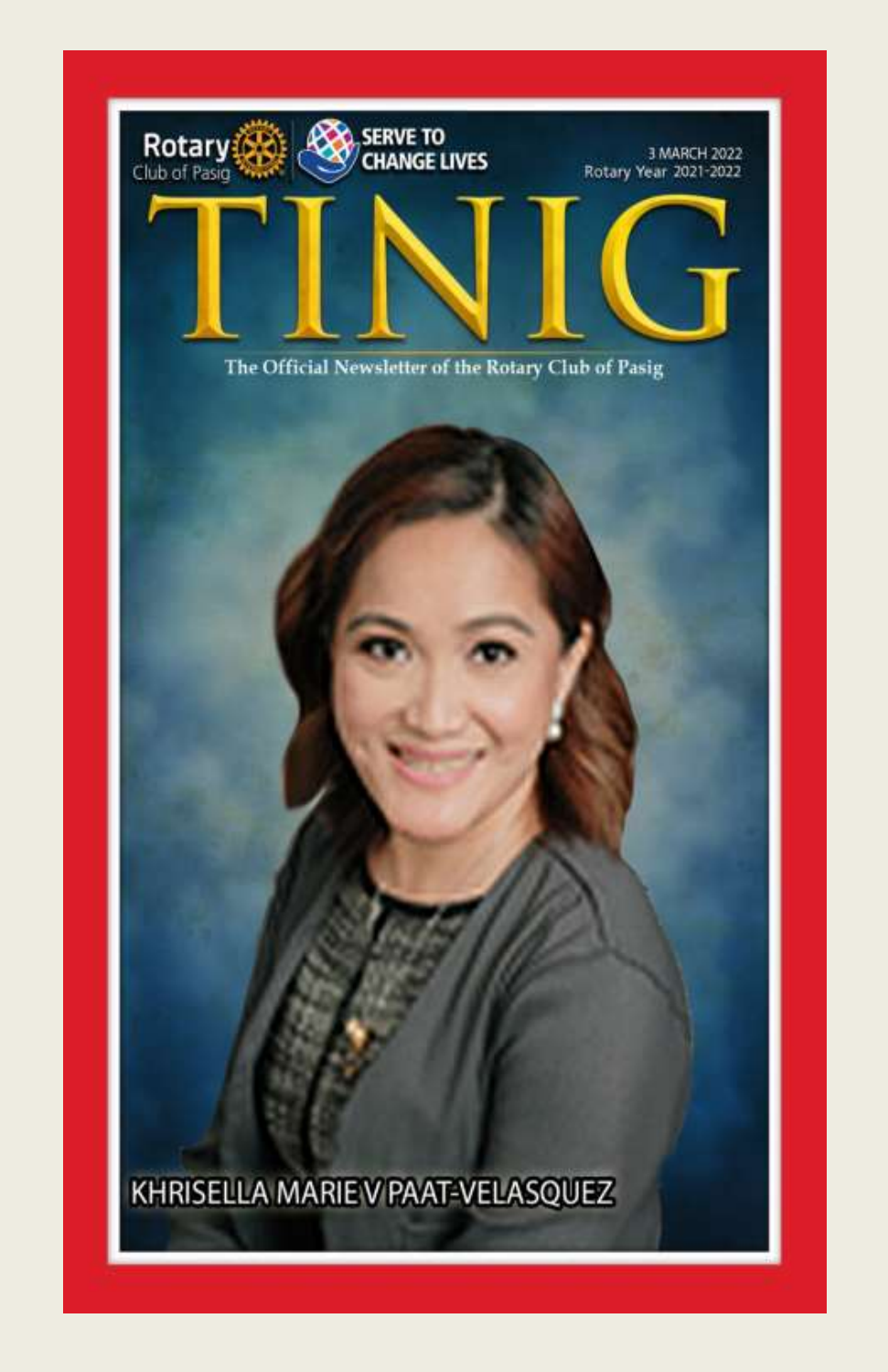



*Tinig Newsletter* March 3, 2022

# **Today's Programme**

**Virtual Meeting via Zoom March 3, 2022, 12:30 P.M Pangkat No. 3 Leader PP Ogie Lim**

**National Anthem Recorded** 

**Introduction of Visiting Rotarians & Guests Rtn Bernard Dy** 

**Community Singing Rtn Oyie Averilla** 

**Wise or Otherwise** 

**Introduction of Guest Speaker PP Ogie Lim** 

**Call to Order Pres. Garrick Ang** 

**Invocation Rtn. Fr. Kell Ortega** 

**FOUR-WAY TEST** Rtn. Ferdie Legaspi

**Fining Moments PP Benny de Guzman** 

**President's Time Pres. Garrick Ang** 

## *KHRISELLA MARIE V PAAT-VELASQUEZ GUEST SPEAKER*

**Open Forum**

**Adjournment Pres. Garrick Ang** 

**PP Topax Colayco Emcee**  *\** **March Is Literacy Month** *\**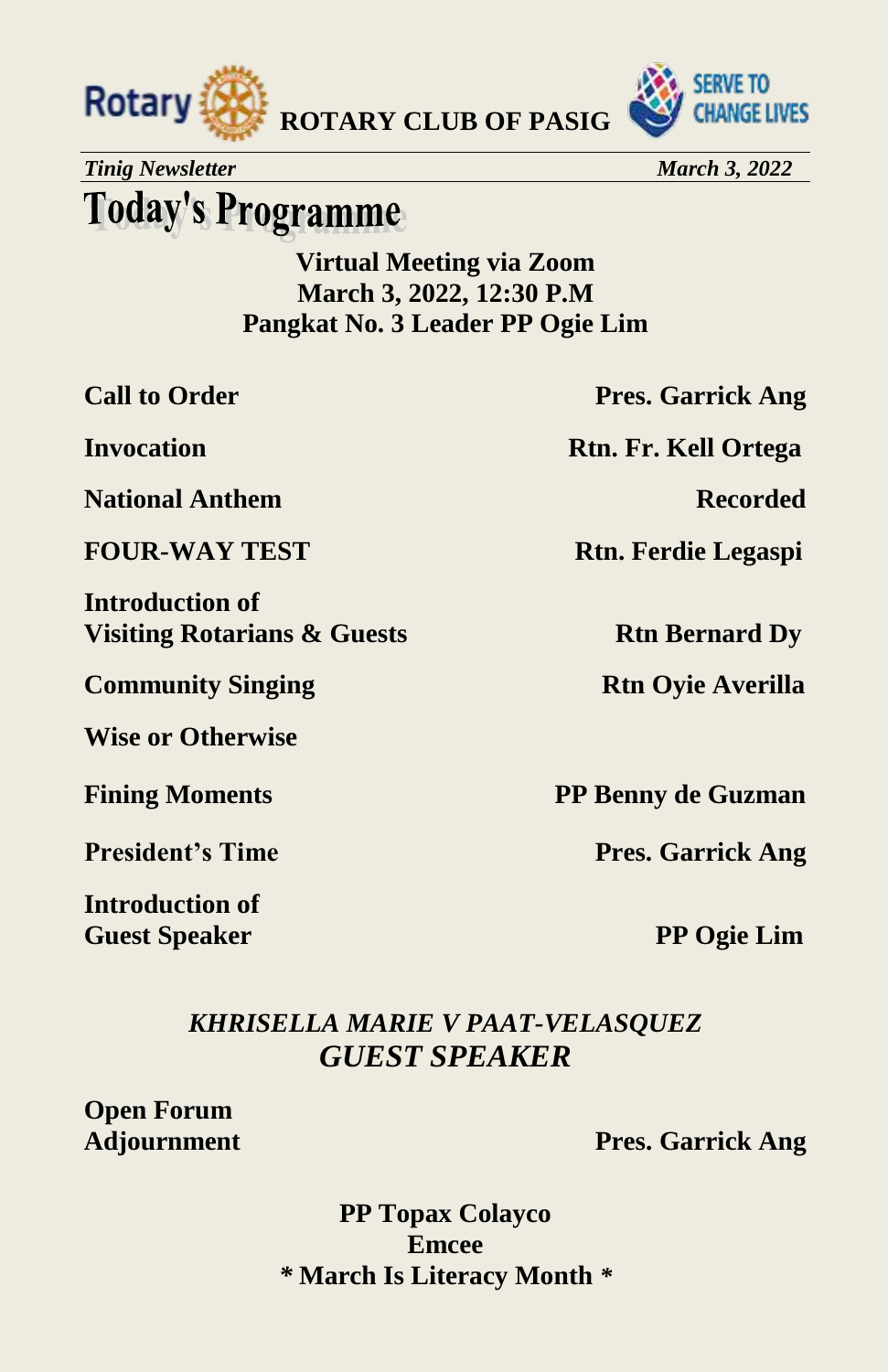

the first think one that we have the first to



*Tinig Newsletter March 3, 2022* 

# Invocation



Lord,

While some parts in the world are in turmoil, may you grant us peace in our hearts that we may pray for peace and end of violence. Enlighten our minds with your Holy Spirit that we may know your will. And grant us the grace of fortitude in our hearts to stand up always for the values we hold dear. Grant these through Christ our Lord.

**Amen**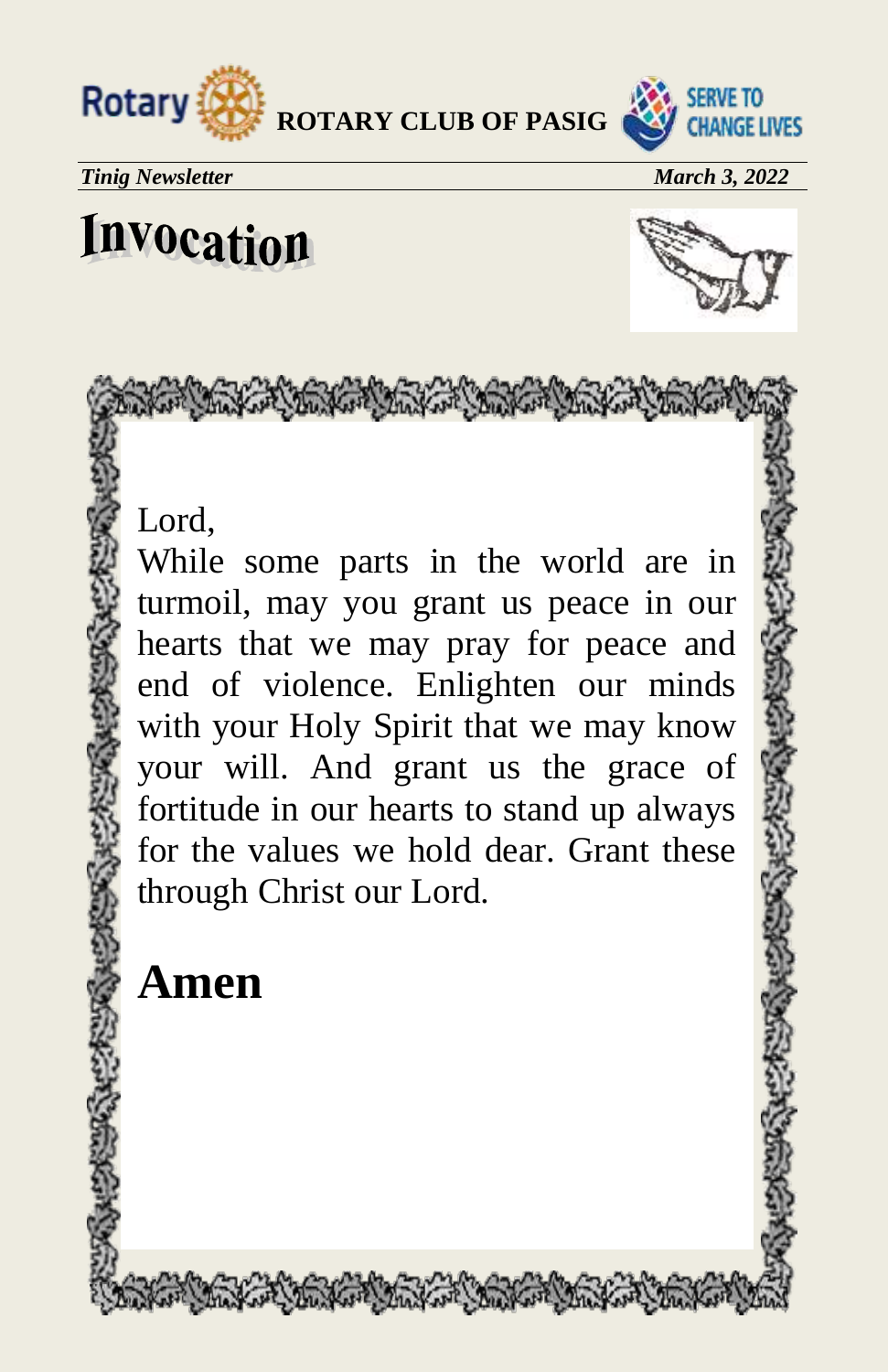

# APAT NA URIAN NG ROTARYO

ng mga bagay na ating iniisip, sinasabi o ginagawa:

- **1.** Iyon ba ang **KATOTOHANAN?**
- **2.** Iyon ba ay **MAKATARUNGAN** para sa lahat ng kina-uukulan**?**
- **3.** Iyon ba ay lilikha ng **MABUTING KALOOBAN at LALONG MATAPAT NA PAKIKIPAG-KAIBIGAN?**
- **4.** Iyon ba ay magiging **KAPAKI-PAKINABANG** para sa lahat ng kina-uukulan**?**

# Ang Layunin ng Rotaryo

Ang layunin ng Rotaryo ay **"***PASIGLAHIN AT IPUNLA ANG SIMULAIN NG PAGLILINGKOD BILANG BATAYAN NG ISANG GAWAIN KARAPAT-DAPAT* at lalo't higit pasiglahin at ipunla:

- 1. Ang pagpapaunlad ng pagsasama bilang pagkakataon sa paglilingkod.
- 2. Ang mataas na uri ng tuntunin sa pangangalakal at sa hanapbuhay, ang pagkilala sa kahalagahan ng gawain kapakipakinabang at ang pagbibigay dangal ng bawa't Rotaryo sa kanyang hanapbuhay bilang pagkakataon upang makapaglingkod sa lipunan.
- 3. Ang pagsasakatuparan sa simulain ng paglilingkod sa bawa't Rotaryo sa kanyang pansarili, pangkabuhayan at panglipunang pamumuhay.
- 4. Ang pag-unlad ng pagkaka-unawaan, mabubuting kalooban at kapayapaan ng mga bansa sa pamamagitan ng isang pangdaigdig na kapatiran ng mga propesyonal na nabubuklod sa simulain ng paglilingkod.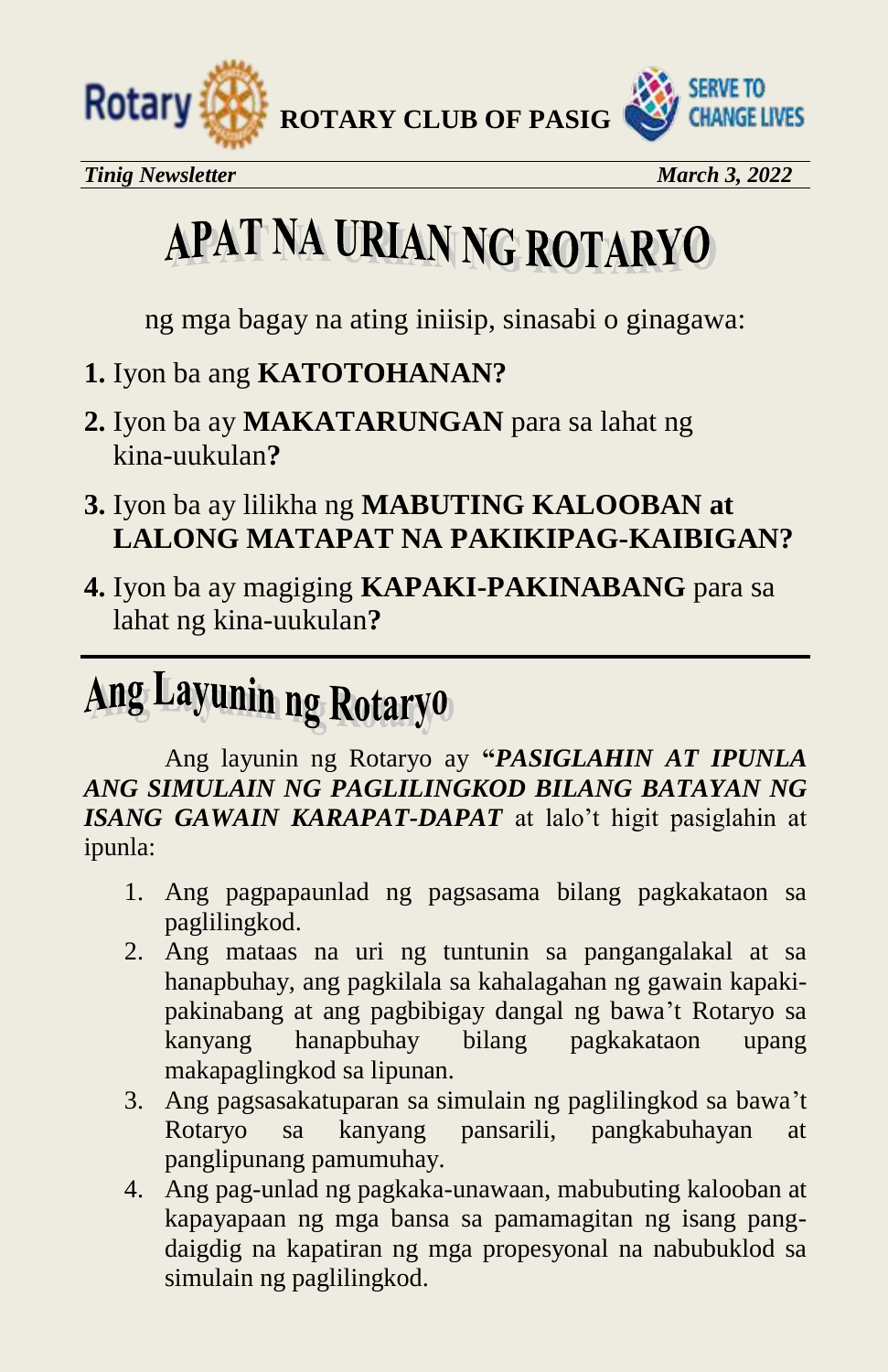

**Song of the Day** 



## **Times of Your Life**  *by [Paul Anka](https://www.google.com/search?q=Paul+Anka&stick=H4sIAAAAAAAAAONgVuLQz9U3KMhNr1rEyhmQWJqj4JiXnQgA-NKQjhgAAAA&sa=X&ved=2ahUKEwivh9brwaf2AhWF62EKHeXOBhcQMXoECAgQAw)*

 **ROTARY CLUB OF PASIG** 

Good morning, yesterday You wake up and time has slipped away And suddenly it's hard to find The memories you left behind Remember, do you remember?

The laughter and the tears The shadows of misty yesteryears The good times and the bad you've seen And all the others in between Remember, do you remember The times of your life? (do you remember?)

Reach out for the joy and the sorrow Put them away in your mind The memories are time that you borrow To spend when you get to tomorrow

Here comes the saddest part (comes the saddest part) The seasons are passing one by one So gather moments while you may Collect the dreams you dream today Remember, will you remember The times of your life?

> Gather moments while you may Collect the dreams you dream today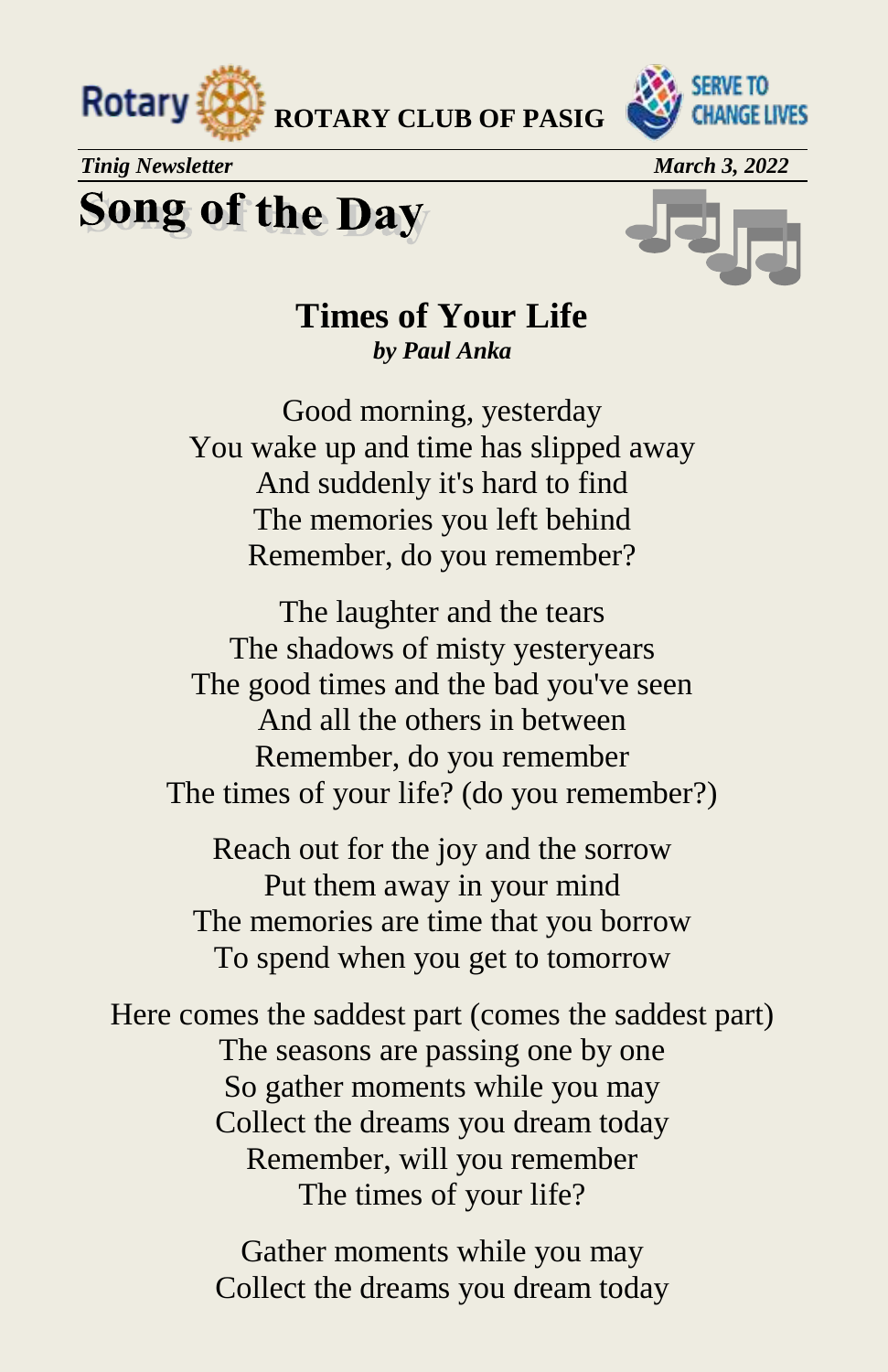



# **Song of the Day**

*Continuation1.* 



Remember, will you remember The times of your life? Of your life Of your life Do you remember, baby Do you remember the times of your life? Do you remember, baby Do you remember the times of your life?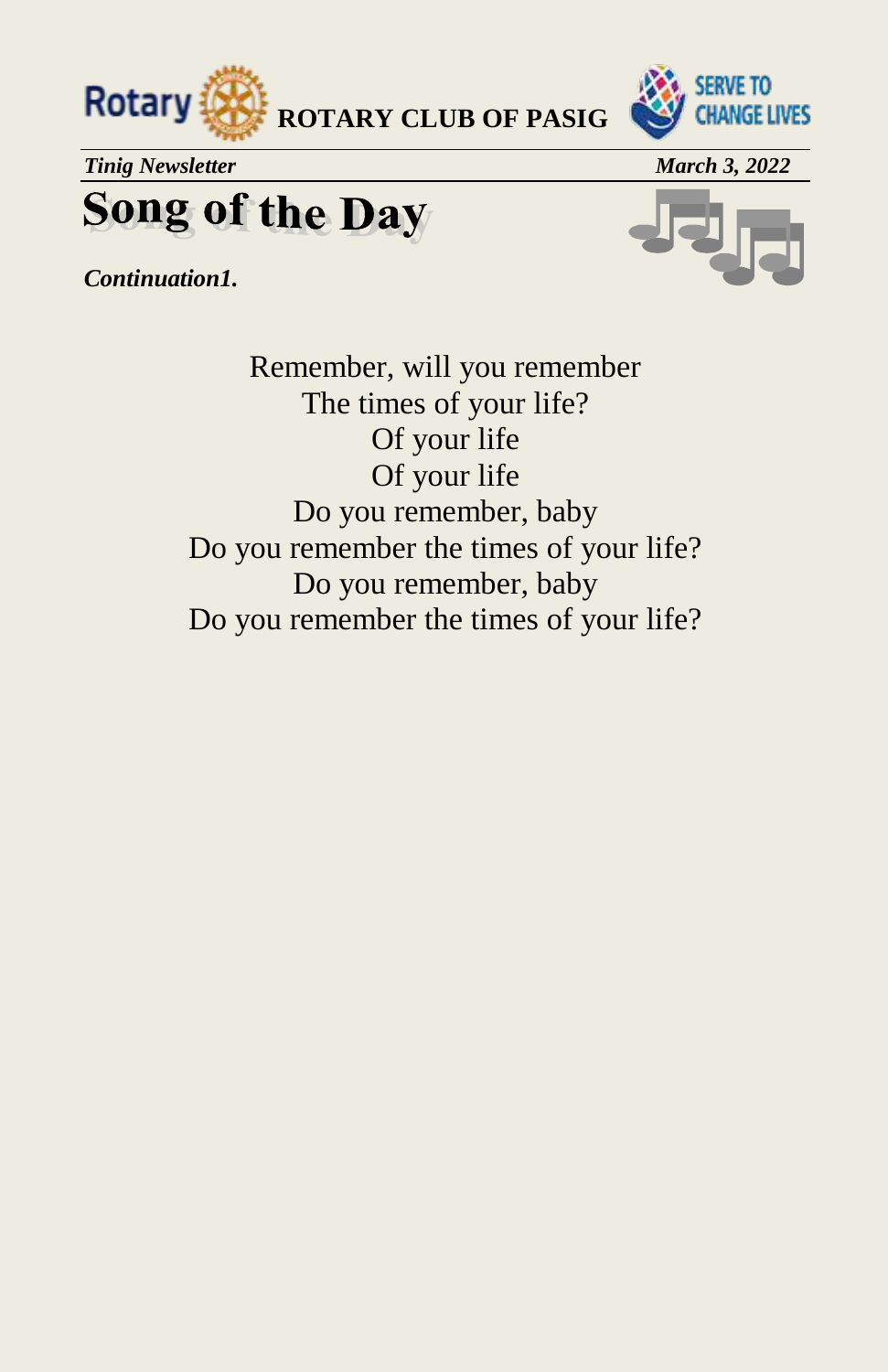



*Tinig Newsletter March 3, 2022* 

# **From the President**

**Pres. Garrick Ang**



Dear Fellow Rotarians and Friends,

The Rotary Foundation District 3800 "Lets the Stars Shine Bright Recognition Night was a night to be thankful for the sharing of the blessings of Rotarians in the advancement of world understanding, goodwill and peace by improving health, providing quality education, improving the environment and alleviating poverty. Once again, the Rotary Club of Pasig was recognized as the Top 1 Per Capita Giving Club in our District 3800 for RY 2020-21. Our club also has the most charter members in the PolioPlus Society and members of the Arch Klumph Society in the Trustee and in the Foundation Circle in the district.

Past President Ed Lucero was finally laid to rest last Sunday morning. We like to thank the Rotary Club of Ortigas Center for joining our mass for PP Ed last week and for those who attended the burial mass last Sunday and the 7th day novena and mass held last night.

Tomorrow, our RC Pasig Tiger Golf Team will compete in the District 6th leg Golf Tournament at Valley Golf and Country Club's North Course. It is also a Golf with a Cause hosted by RC Marikina in cooperation with PCCI Marikina. Good luck to our RC Pasig Tiger! Fore ….!

Starting March 1, 2022, the NCR was on Alert Level 1 and we will now hold a hybrid face-to-face and zoom meeting in Valle Verde Country Club starting on March 10, 2022. On March 17, 2022, we will be hosting a Zone 6 virtual meeting with special guest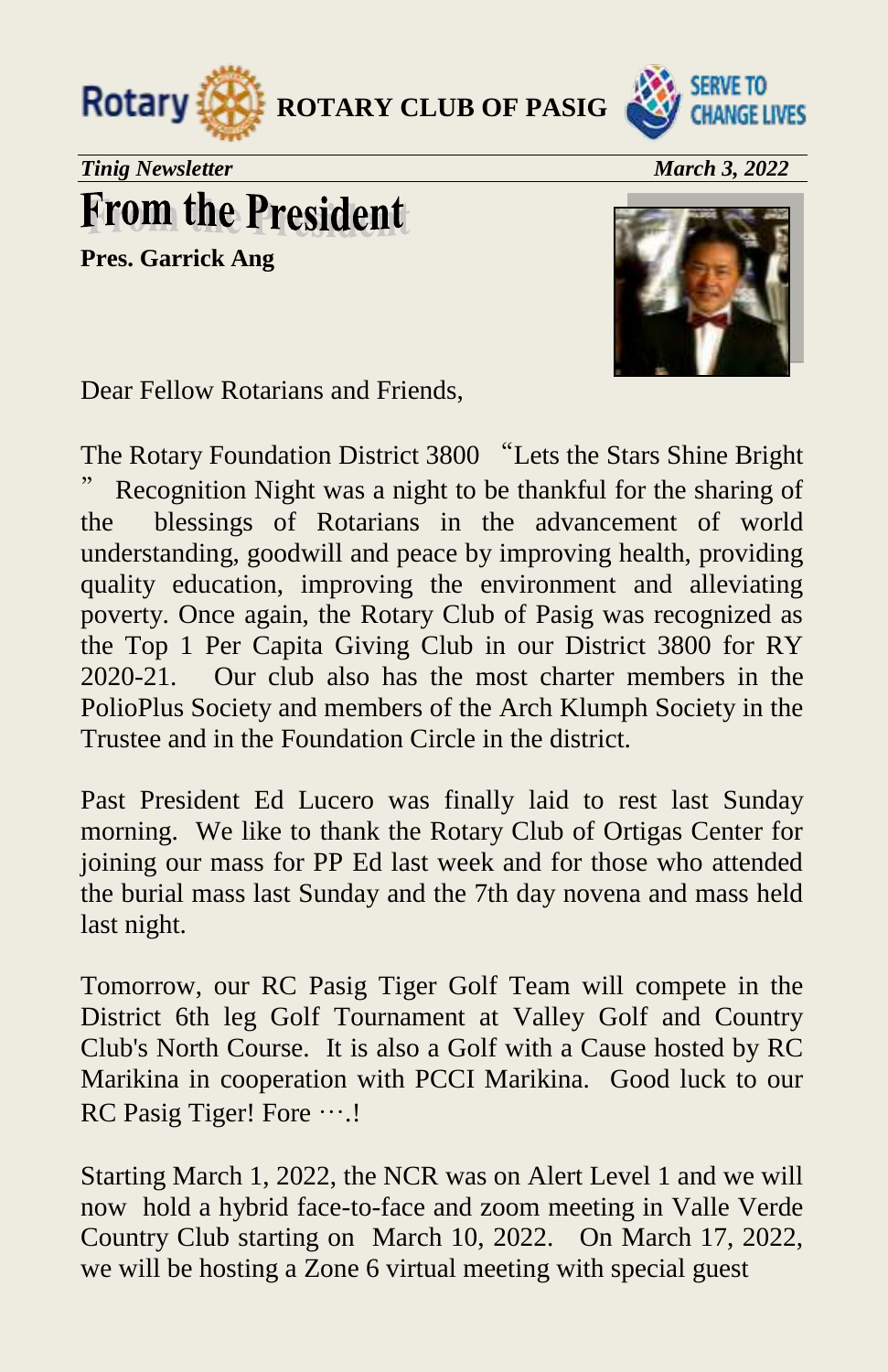

*Tinig Newsletter March 3, 2022 March 3, 2022* 

# **From the President**

**Pres. Garrick Ang**

*Continuation 1.* 

speaker former Consul General Henry Bensurto, Jr., He is known as the Tiger of the West Philippine Sea having been the lead lawyer that fought for the Philippine claims at the Hague. He will talk about the possible spill- over effect on China and its aggressive claims on the West Philippines Sea due to the Russian invasion of Ukraine. This will be a purely virtual zoom meeting from 12:30 to 2:30 pm.

Stay safe and healthy fellow Rotarians.

Thank you. Garrick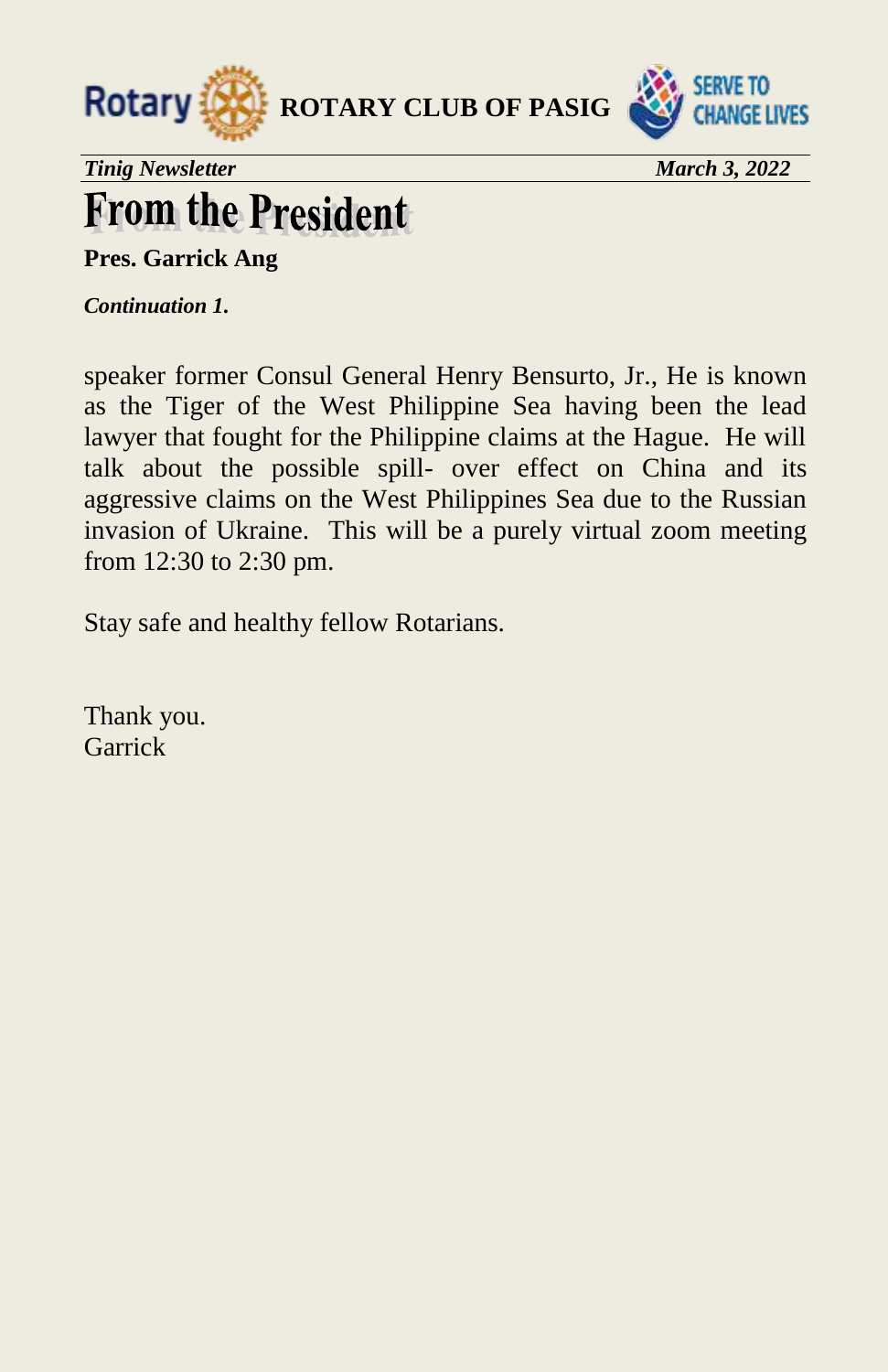



*Tinig Newsletter* March 3, 2022

# **Rotary Notes PP Benny P. De Guzman**



Yesterday was Ash Wednesday and our day for the rosary, novena and mass for our departed super smiling Past President Ed Lucero. In the few pictures of him which PP Peter showed me a few days before he passed away, he had a more rounded face and for a while, he looked like PP Peping. May you rest in peace Ed.

Last Tuesday was the first death anniversary of PVP Louie Orosa. How time flies. We are nearing the  $90<sup>th</sup>$  member to contribute to the many rooms in our Father's house.

Alert Level One is truly not yet good news. The pandemic is still very much with us. With more people starting to go out and becoming careless with health protocols, there is no direction but for cases to go up again.

We did not r each the 100% charter membership in the PolioPlus Society. Why did not a unique club such as ours reach it? We are down to 100 members now with the demise of PP Ed.

When we inducted super achiever and very handsome nose specialist Dr. Henry John Claravall, I cannot but have a smile as I recall an oldtimer and former Rotarian Hernan Mariano. Hernan is a nose specialist too. He nose all. Panay ilong ba?

PP John has some small tarpaulin posters of fellow Pasig Rotarian Alex Lacson, the only one of three running in this May election for a national position as the two others Cong Roman for Congress and Mayor Vico as City Mayor are for local positions. For the two seeking re-election, it looks easy for them as their respective track records can be their main strong points. But for the Senate, with just 12 slots, there are many with good track records and good name recalls. Lucky break for Alex was an article of former Miss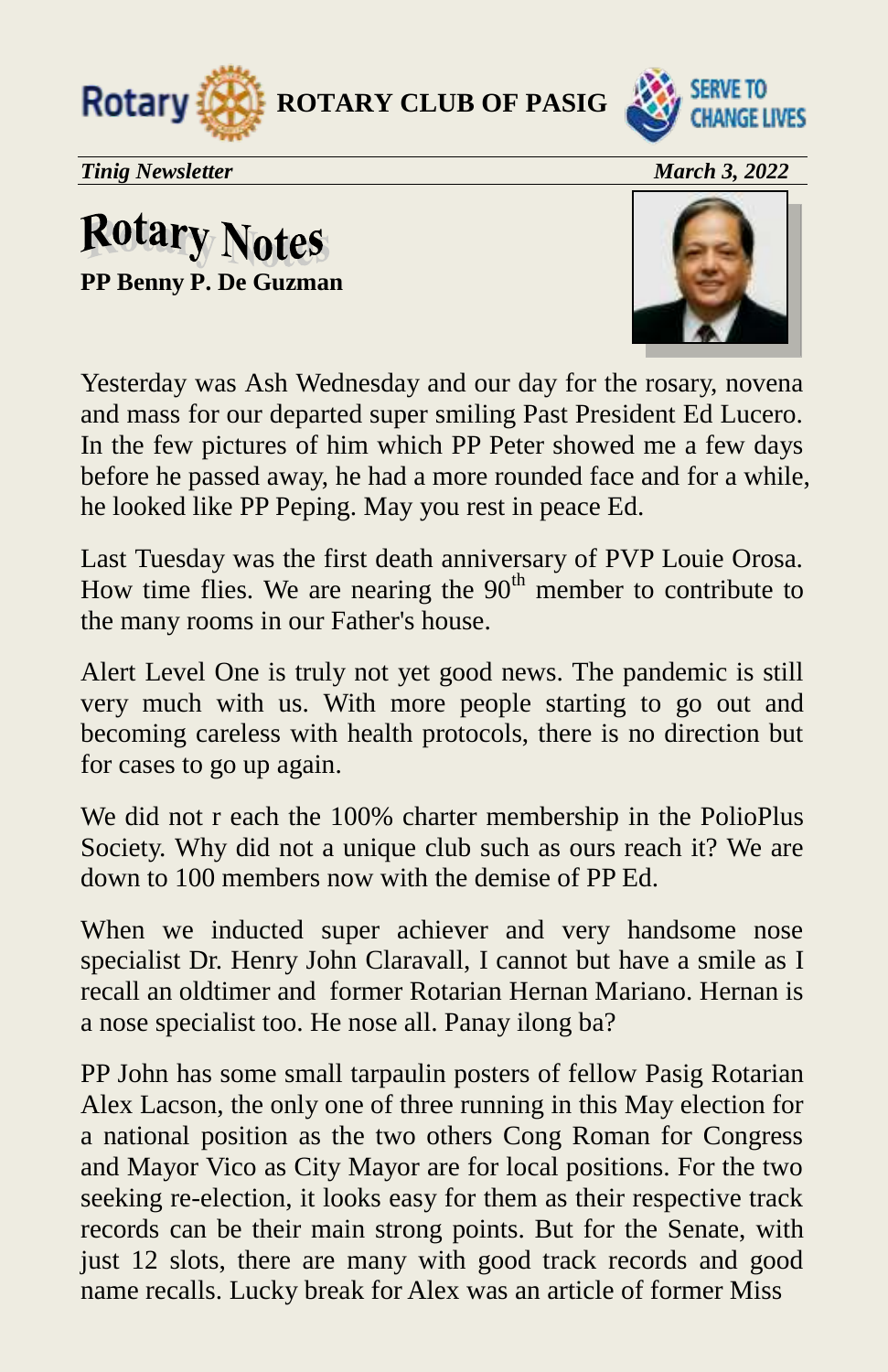



*Tinig Newsletter* March 3, 2022

**Rotary Notes PP Benny P. De Guzman** 

*Continuation 1.* 

Philippines Aurora Pijuan and married to sportsman Tommy Manotoc. She was saying that in this coming election for the Senate, if we vote for Mark Villar, there will be a mother-son; if we vote for Jojo Binay, there will be daughter-father; if we bring back that Cayetano guy, there will be sister-brother and if we bring back ex-Senators Jingoy Estrada and JV Ejercito, there will be half brothers. The four pairs will be 30% of the whole Senate. Dapat individually, all of us should campaign only for Alex and to give him the extra mileage, vote only for six or less. Alex is doing well per his campaign guy Alfee. But we need the additional push to make him at least in tbe top 3. The reelectionists and the returning ones are over in TV ads.

Even adjudged the richest Filipino, Manny Villar earned a fortune in bitcoins. For one who made his billions in real estate, his going to bitcoins is commendable. Heard him saying, "akala ni Topax siya lang ang magaling".

The tremendous effect on trade of the Ukraine invasion makes one truly impressed by the paramount aims of big businesses to think of the common good instead of just plain profits. Putin was not that bright after all as the repercussions are enormous, even unthinkable. Even Russians going to St. Petersburg Square risking their freedom is commendable.

The Tidbits of PP Peter is interesting. Ahead tayo sa Central Europe to be members of Rotary? Because Manila-based Americans were the nucleus of the Rotary Club of Manila.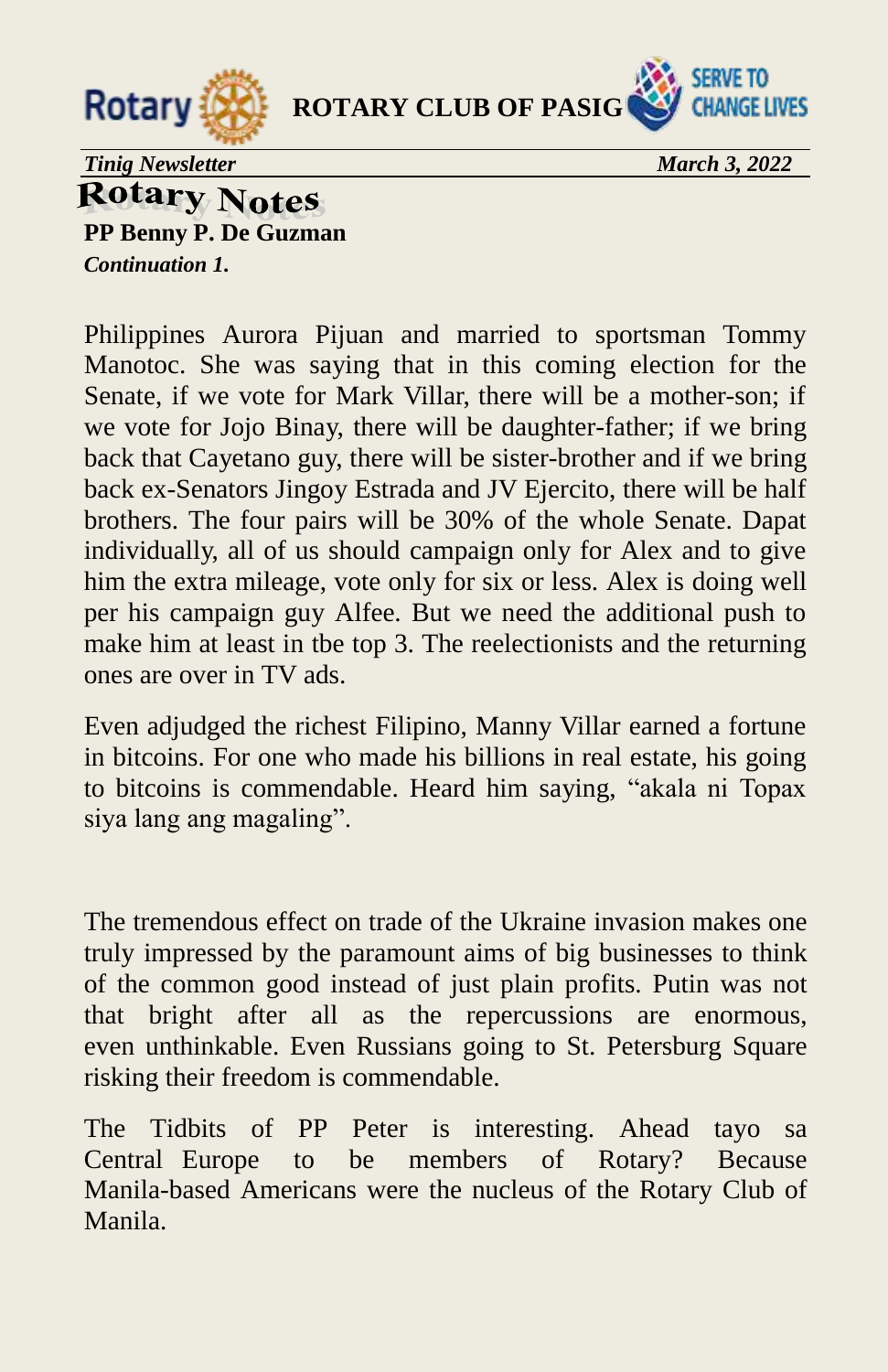



*Tinig Newsletter* March 3, 2022

# **Walking the Avenues PP Jun C. Zafra**



## **THE SEVEN CENTERS OF PEACE**

Situated in different parts of the world, the Rotary Peace Centers offer tailor-made curricula to train individuals devoted to peacebuilding and conflict resolution — no matter where they land.

*by Jeff Ruby Illustrations by Jason Schneider* 

Rita Lopidia vividly recalls her experiences as a Rotary Peace Fellow at the University of Bradford in England. "The classes in African politics and UN peacekeeping were my favorite," she says. "The politics course challenged me to dig deeper into research to understand the history of the continent, and the peacekeeping class aided my understanding of global politics. As a practitioner, that was an eye-opener to have a global view of events happening around the world."

Lopidia's time at the Rotary Peace Center profoundly affected her. "After graduation, I traveled back to Africa and settled in Uganda due to the ongoing conflict in South Sudan," she explains. "There I established the EVE Organization for Women Development and started engaging the South Sudanese refugees in Uganda and their host communities. Through my organization, we were able to mobilize South Sudanese women to participate in the South Sudan peace process promoted by eastern Africa's Intergovernmental Authority for Development — and that led to the signing of the Revitalised Agreement on the Resolution of the Conflict in the Republic of South Sudan in 2018."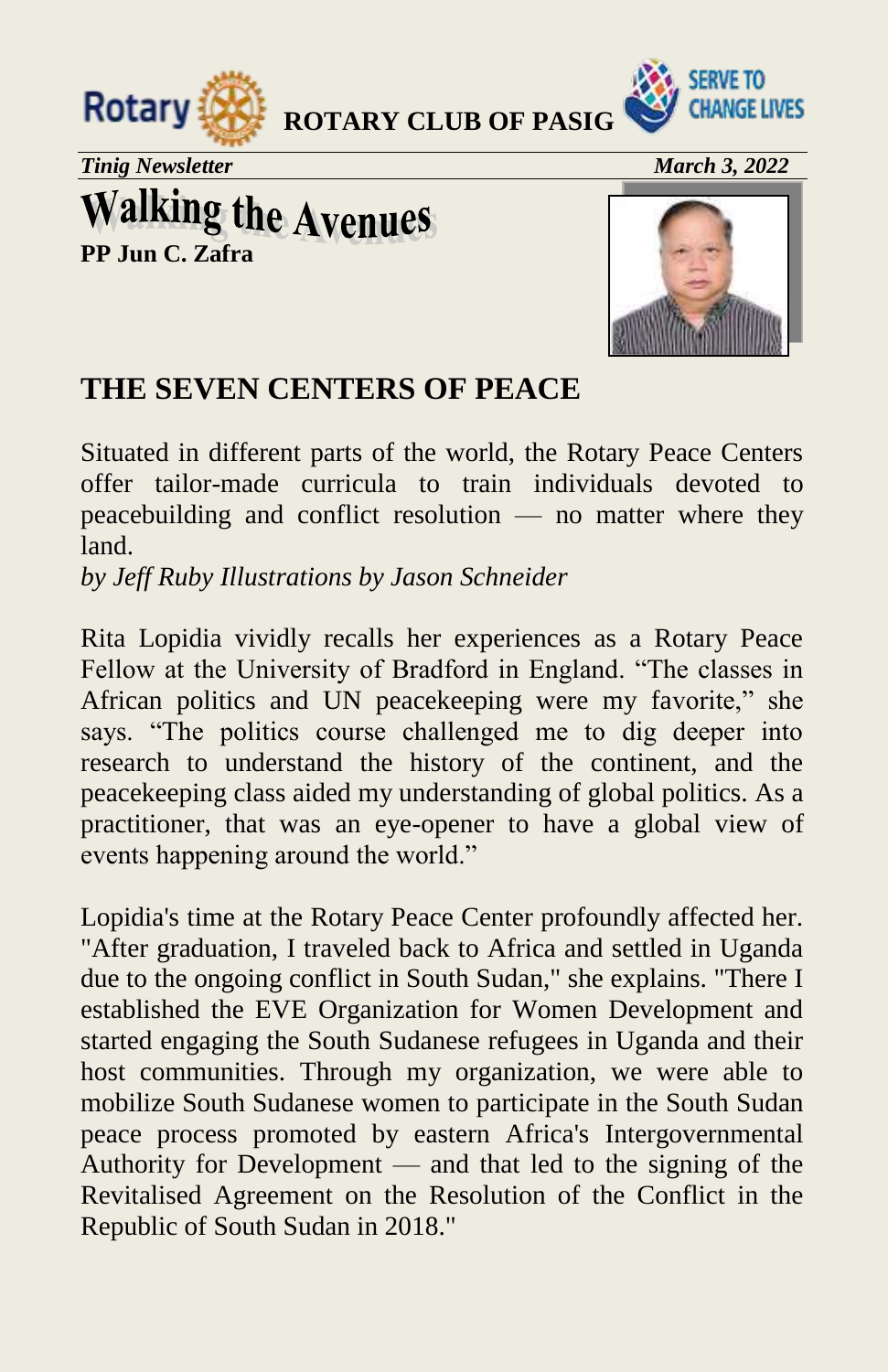



*Tinig Newsletter* March 3, 2022

## **Walking the Avenues PP Jun C. Zafra**

*Continuation 1.* 

Lopidia is just one of the 1,500-plus peace fellows from more than 115 countries who have graduated from a Rotary Peace Center since the program was created in 1999; the first peace centers began classes three years later. Currently, Rotary has seven peace centers in various locations around the world; the newest, at Makerere University in Kampala, Uganda — the first in Africa welcomed its inaugural cohort of peace fellows in 2021. Next, Rotary plans to establish a peace center in the Middle East or North Africa, perhaps as soon as 2024, and has set its sights on opening one in Latin America by 2030.

As you will discover, the curriculum at each peace center has been carefully crafted to address specific aspects of the peacebuilding process — and train the next generation of global change-makers.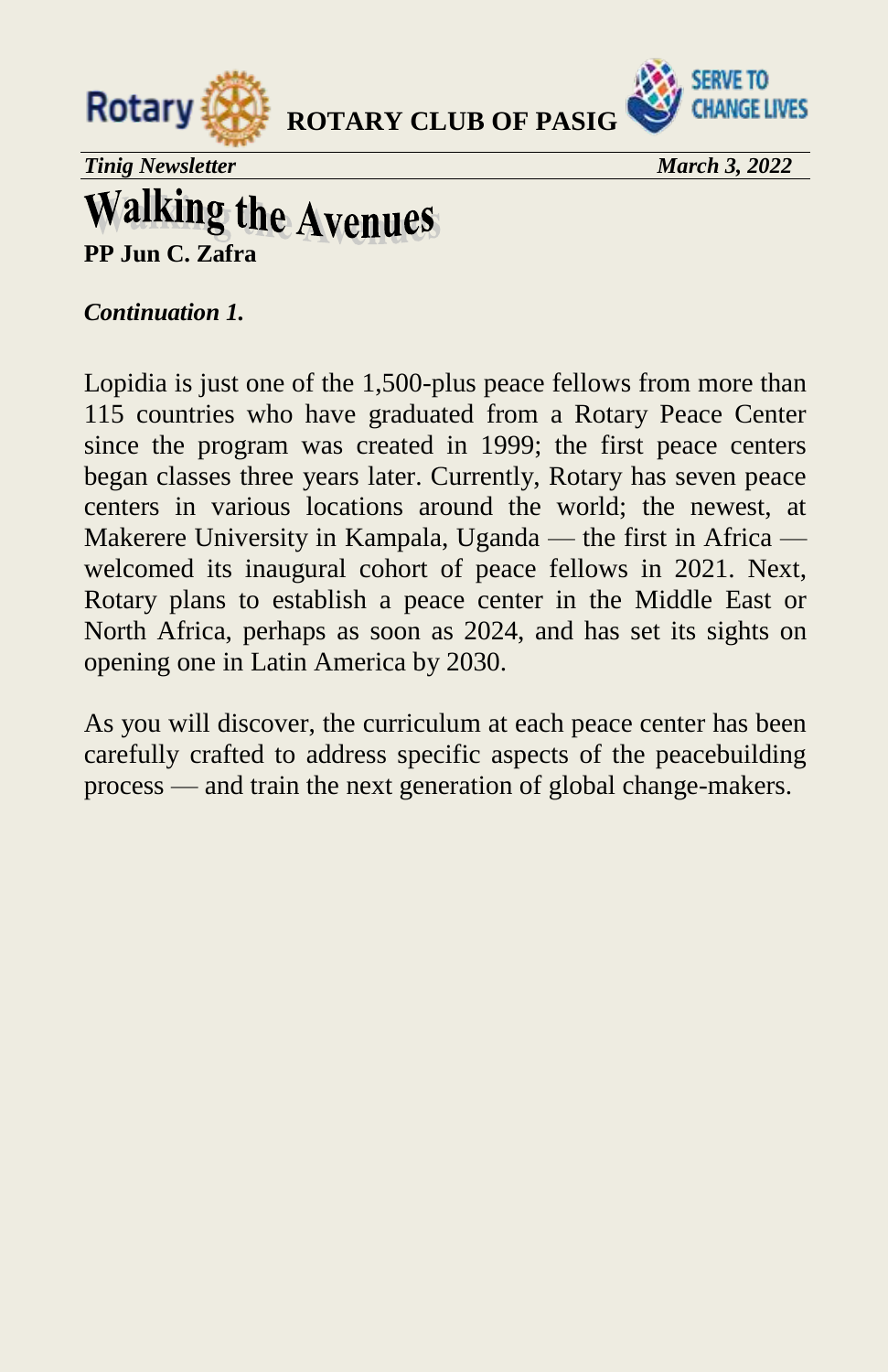



*Tinig Newsletter* March 3, 2022





#### **KHRISELLA MARIE V PAAT-VELASQUEZ**  46 J Delgado St BF Homes Quezon City 09209511285 auntie\_bless@yahoo.com

Our theme for March is about "Literacy", and today we are happy to have as speaker who will talk about a subject that promotes our holistic well-being! It comes in the most opportune time when news – here and abroad – thrive on stress! It is high-time to divert our attention back to learning – be it about the lighter of side of life, or on subjects that enhance our knowledge.

Our guest speaker is a graduate of Bachelor of Science in Financial Management and also, holds a Bachelor of Arts degree in Mass Communication, minor in Advertising. She graduated ―Cum Laude‖ at the St. Scholastica's College in Manila, after completing a 5-year Lia-Com program.

She worked for a year as an Associate, at *DEUTSCHE KNOWLEDGE SERVICES,* a part of the Deutsche Bank Group. Her work includes Treasury and Cash Management, with a combination of financial analysis.

She was Manager of the Credit Operations and Risk Department of Citibank NA, between 2010 and 2013. She was responsible in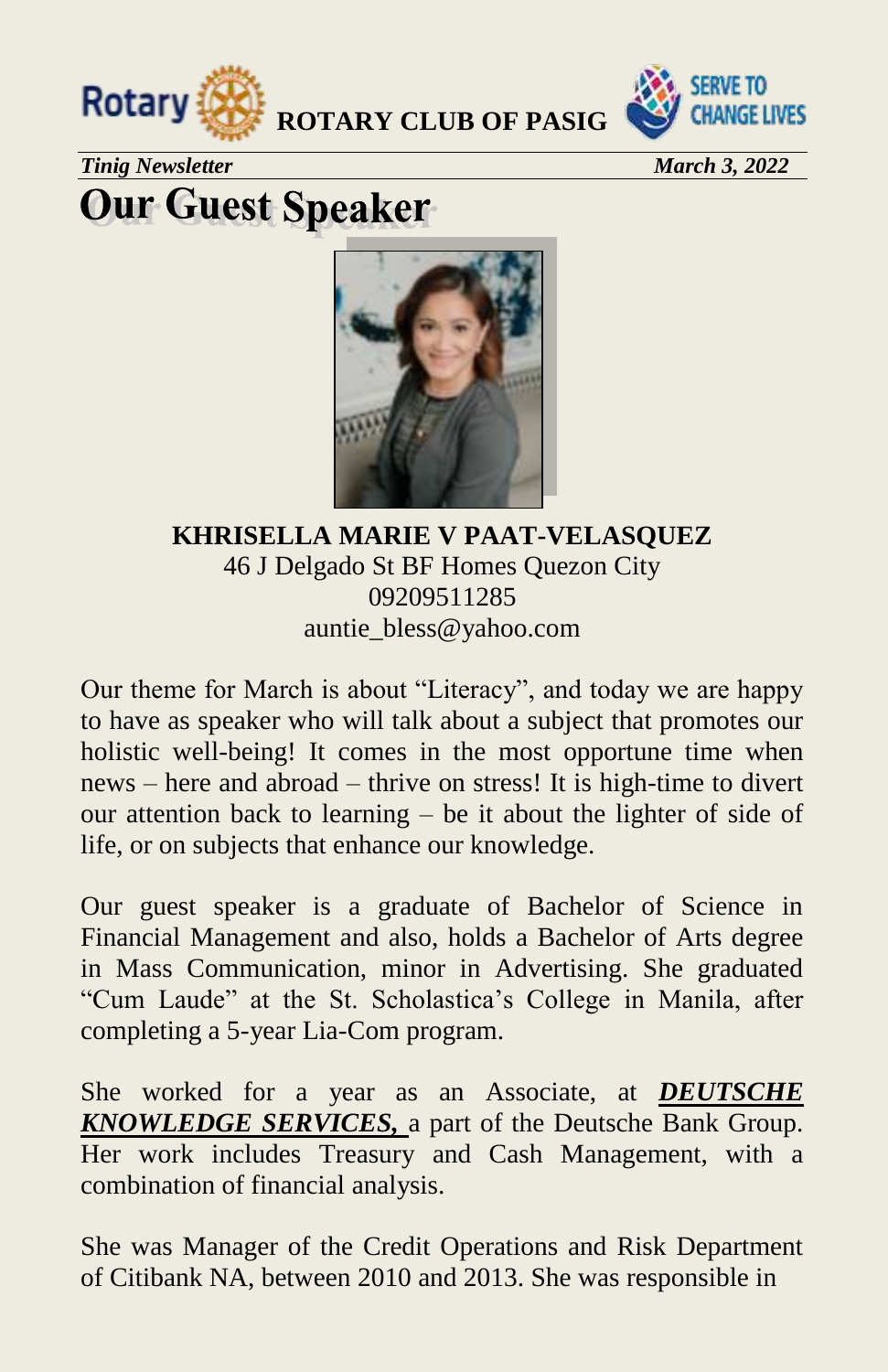



## *Tinig Newsletter* March 3, 2022

# **Our Guest Speaker**

*Continuation 1.* 

ensuring that the current and pipeline collections policies and procedures of the bank are in line and compliant with their global policies as well as that of the Banko Sentral ng Pilipinas.

She now is the Manager for Finance Administration at the **Phylum Products Inc.** and an Advocate of the "doTerra" Essential Oils. A product developed by experienced botanists, chemists, health scientists, and health-care professionals around the globe.

Without further ado, my fellow Pasig Rotarians let us all welcome Ms. **KHRISELLA MARIE V PAAT-VELASQUEZ!**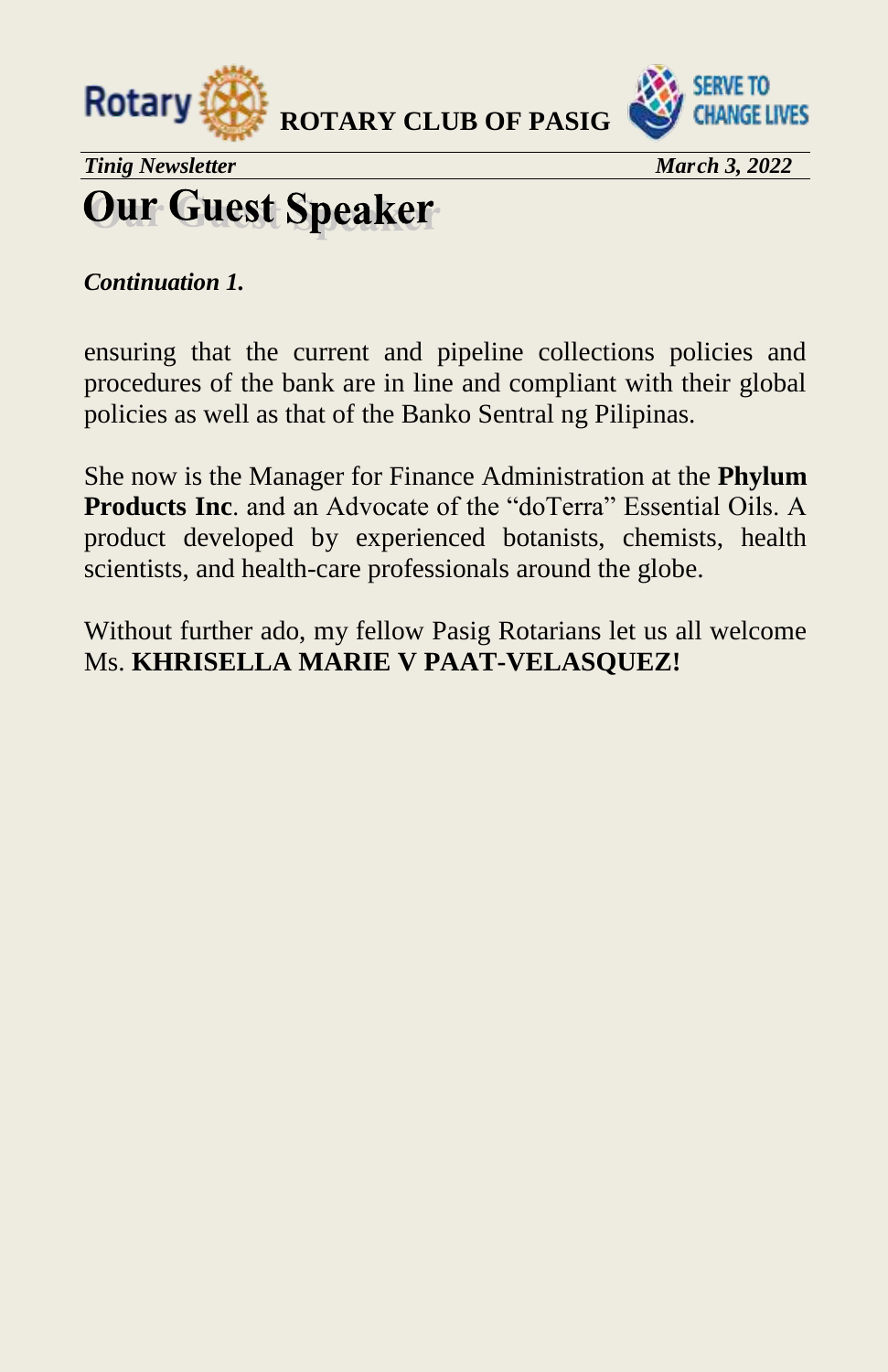



*Tinig Newsletter* March 3, 2022 **Tinig Tidbits** 

**By: PP Peter M. Javier**



## **NUMBERS IN ROTARY**

- **478** The club no. of the Rotary Club of Manila when it was chartered in 1919 as the very first Rotary club in Asia.
- **16913** The club no. of the Rotary Club of Pasig when it was chartered on January 18, 1971.
- **1910** The year that the very first Rotary club outside of the USA was chartered. This was the Rotary Club of Winnipeg in Manitoba, Canada. It was the 35<sup>th</sup> club.
- **1917** The Rotary year when the very first RI president elected was from outside of the USA. He was F. Leslie Pidgeon of Winnipeg, Manitoba, Canada. There were 321 clubs with 32,600 members in 8 countries.
- **1962** The Rotary year when the very first Asian was elected RI president. He was Nitish Laharry of Calcutta, India. The RI theme was "Kindle the Spark Within". There were 11,309 clubs with 528,297 members in 128 countries.
- **1921** The year the RI convention was first held outside of the USA. It was in Edinburgh, Scotland with 2,523 delegates.
- **1961** The year the RI convention was first held in Asia. It was in Tokyo, Japan with 23,366 delegates.
- **670** The no. of feet below sea-level of the lowest located club which is the Rotary Club of El Centro, California.
- **16,000** The no. of feet above sea-level of the highest located club which is the Rotary Club of El Aguilar, Argentina.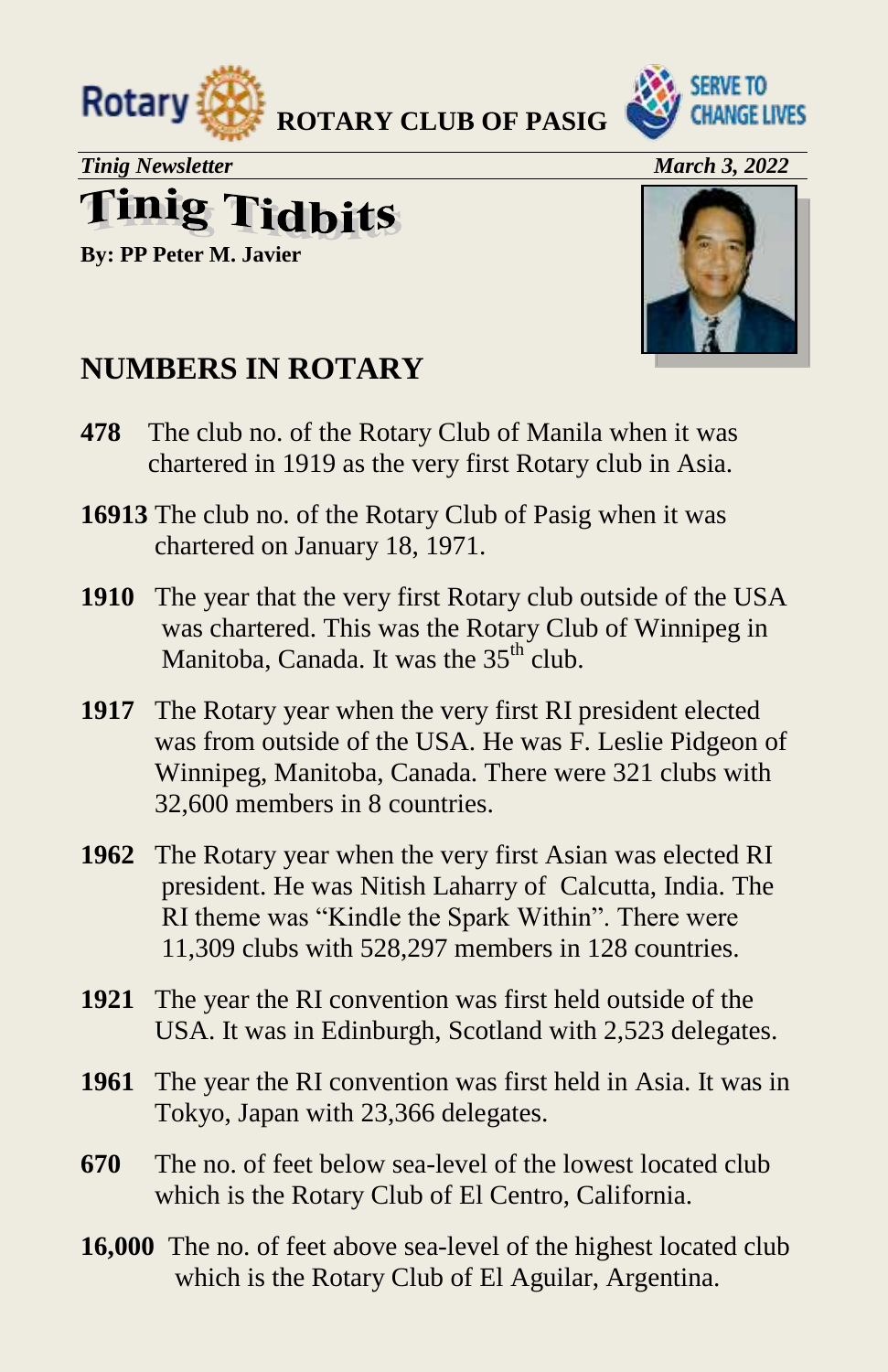



*Tinig Newsletter* March 3, 2022

# **Tinig Tidbits**

**By: PP Peter M. Javier** 

*Continuation 1.* 

- **21** The age of Jerry Malrooney, the youngest charter member of the Rotary Club of Paramount when it was chartered in 1954.
- **85** The age of H. E. Ibbston, the oldest charter member of the Rotary Club of Paramount when it was chartered in 1954.
- **307** The number of Rotary meetings that James Elby of the Rotary Club of West Carrelton, Ohio attended in 1953, the second year in a row that he hit this total.
- **36** The number of consecutive years that PP Bobby Paterno had a 100% attendance. He was the 9<sup>th</sup> club president.
- **2** The number of kings who are Rotarians. They are King Baudouin of Belgium (RC Brussels) and King Carl XVI Gustaf of Sweden (RC Stockholm).
- **1** The number of Filipinos who became RI president. He was M.A.T. Caparas in Rotary Year 1986-87. The RI theme was "Rotary Brings Hope". There were 22,365 clubs with 1,013,033 members in 160 countries.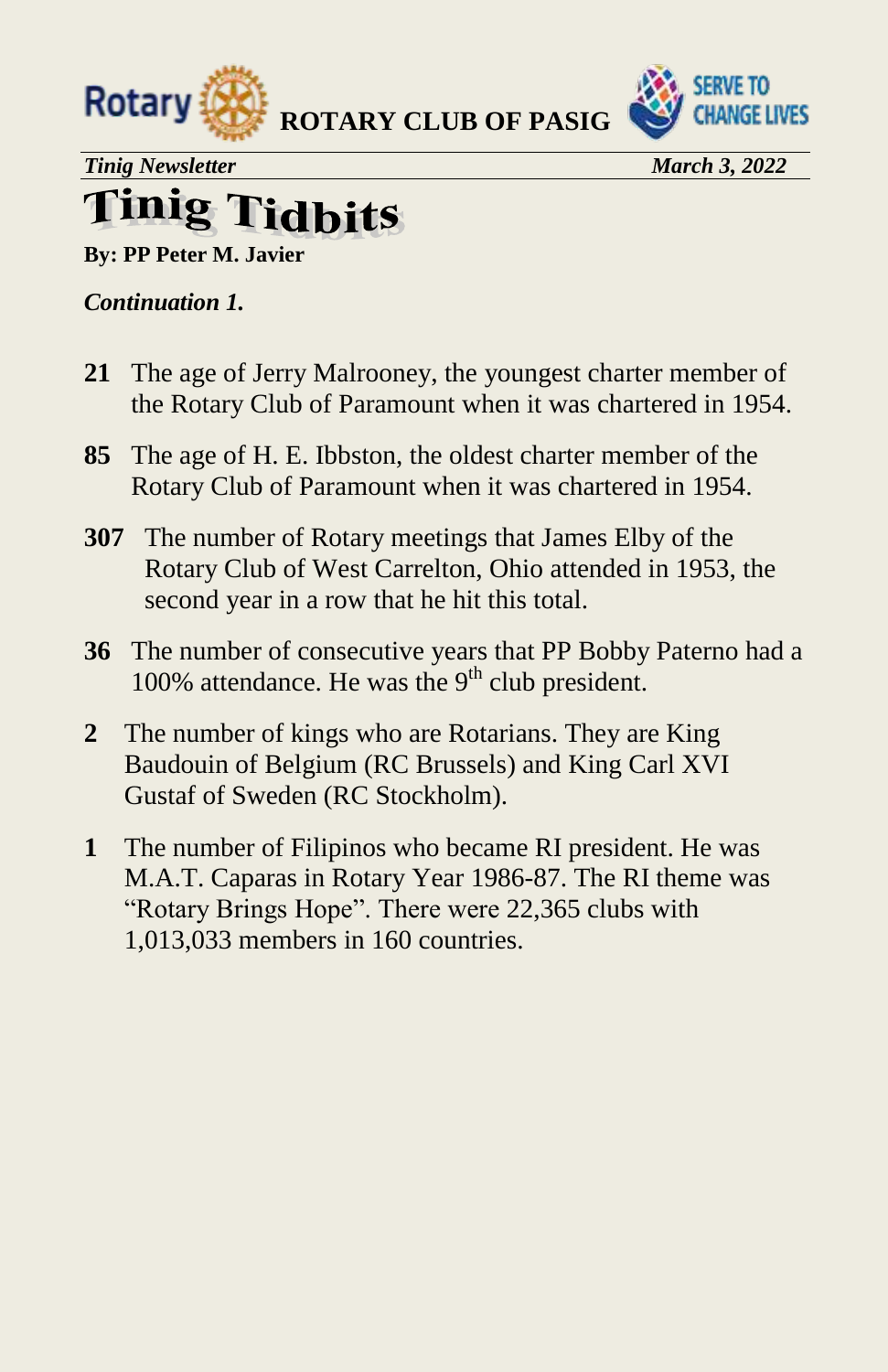



#### *Tinig Newsletter* March 3, 2022

## Pangkat Members RY 2021 - 2022

- **1. Pres Garrick Ang Leader 1. PP Ogie Lim – L**
- 
- 
- 
- 5. PP Sonny Samson 5. PP Topax Colayco
- *6.* PP Rene Bocaya 6. PP Ner Laino
- 7. Rtn Philip Yoon 7. Rtn Flor De Pano
- 8. Rtn Manfred Guangko 8. Rtn Chonny Gimenez
- 9. Rtn. Philip Go 9. Rtn Edison Go
- 10. Rtn Marlo Guillano 10. Rtn Roman Romulo
- 
- 12. Rtn. Nilo Ocampo 12. Rtn Nico David
- 13. Rtn Dickson Berberabe 13. Rtn. Gerrard Estrada
- 14. Rtn Bernard Bobadilla 14. Rtn Ferdie Legaspi
- 
- 16. Rtn Mads Bengua 16. Rtn Bernard Dy

- 1. PN Bong Paloma Leader 1. Rtn Adolf Aran Leader
- 
- 3. PP Esto Lichauco 3. PP Celso Ylagan
- 
- 5. PP Conrad Cuesta 5. PP Nick Guzman
- 6. PP Hermie Orbe 6. PP Ferd Rivera
- 7. PP Jun Zafra 7. PP Vic Lim
- 8. Rtn. Sammy Lazo 8. PP Henry Uy
- 9. Rtn Nesty Carolina 9. Rtn Chito Bernardo
- 
- 11. Rtn Tony Diaz 11. Rtn Ben Baniel
- 

### *PANGKAT NO. 1 PANGKAT NO. 3*

- 
- *2.* Rtn Jake Oh- Co- L 2. Rtn Oyie Averilla Co L
- 3. PP Peter Javier 3. PRID Raffy Garcia III
- 4. PP Arjan Ramnani 4. PP Benny De Guzman
	-
	-
	-
	-
	-
	-
- 11. Rtn Carlo Doce 11. Rtn. Fr. Kell Ortega
	-
	-
	-
- 15. Rtn Jeff Sonora 15. Rtn. Rod Moreno
	-
	- 17. Rtn. Bart Ronquillo
	- 18. Rtn. Demy Magpantay

## *PANGKAT NO. 2 PANGKAT NO. 4*

- 
- 2. Rtn. Tet Mallare- Co-L 2. Rtn Roy Quejada- Co L
	-
- 4. PP Rhett Ermita 4. PP Peter John Javier
	-
	-
	-
	-
	-
- 10. Rtn Noel Go 10. Rtn Alex Lacson
	-
- 12. Rtn Nicky Ty 12. Rtn. Roman Arugay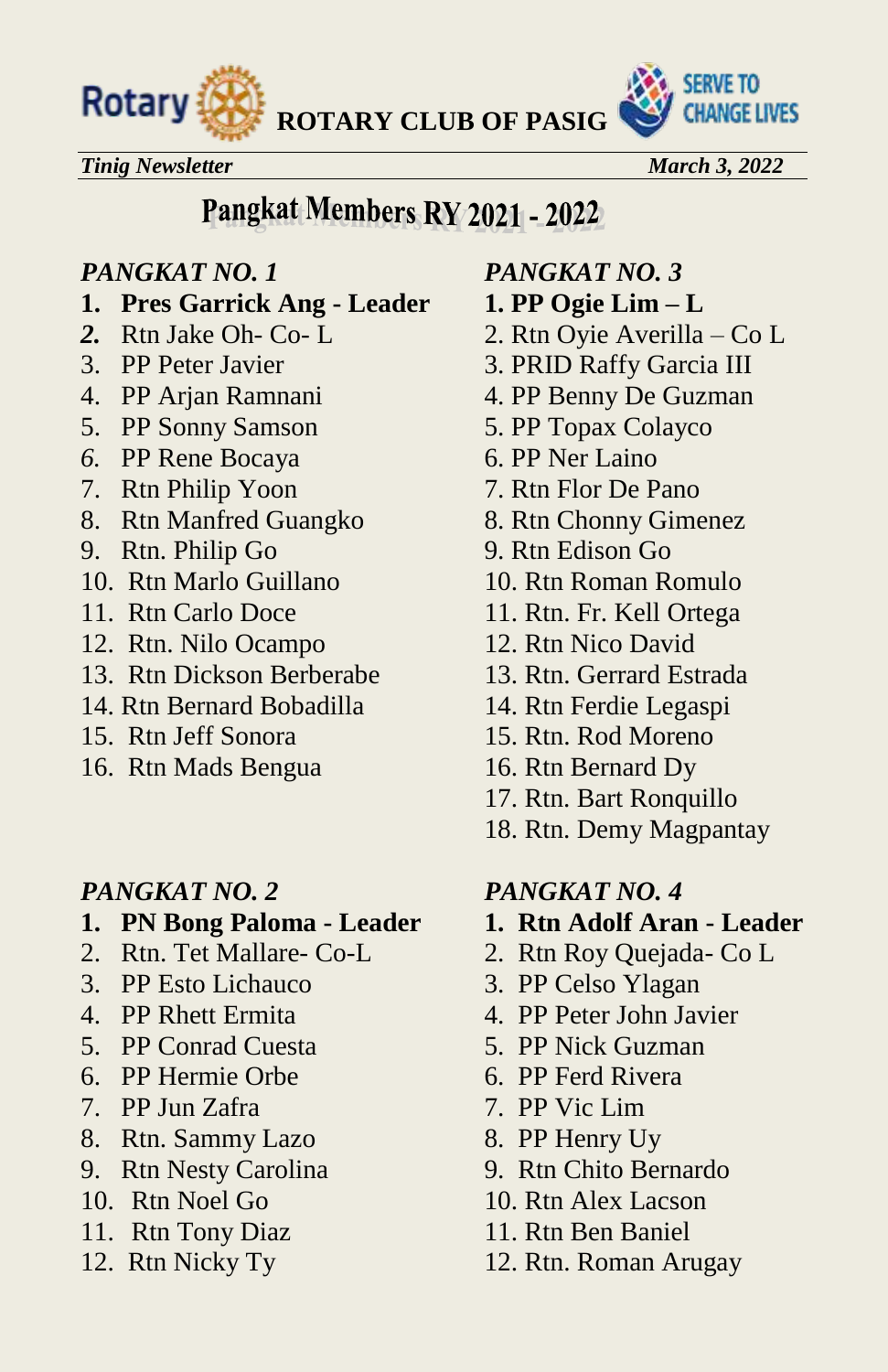



*Tinig Newsletter* March 3, 2022

# Pangkat Members RY 2021 - 2022

#### *Continuation 1.*

- 
- 
- 15. Rtn Roehl Fontanilla 15. Rtn Arnel Condicion
- 
- 

- 2. Rtn Roland Vasquez Co L 2. Rtn. Ato Basco- Co L
- 
- 
- 5. PP Ramy Garcia IV 5. PP Vic Aquino
- 
- 
- 
- 9. Rtn. Fr. Vincent Amores 9. Rtn Ike Ona
- 
- 
- 
- 13. Rtn Vince Ermita 13. Rtn Jecko Santos
- 14. Rtn. Richard Berganos 14. Rtn Arnel Estaniel
- 
- 
- 17. Henry John Claravall 17. Stephen Valera
- 13. Rtn Vico Sotto 13. Rtn. Johansson De Guzman
- 14. Rtn Jay Bautista 14. Rtn. Charles Reyes
	-
- 16. Rtn Gene Menor 16. Rtn Dekdek Paloma
- 17. Rtn. Rovic de Jesus 17. Rtn. Charlie Jaramillo

#### *PANGKAT NO. 5 PANGKAT NO. 6*

- **1. Rtn Ping Tan- Leader 1. Rtn. Sonny Rivera - L**
	-
- 3. PP Peping Mabanta 3. PP Totoy Bartolome
- 4. PP Bert Albano 4. PP Tito Henson
	-
- 6. IPP RJ Ermita 6. PP Rel Gomez
- 7. PP Toti Buhain 7. PP Jess Acantilado
- 8. PP Ed Lucero 8. Rtn. Jojo Opinio
	-
- 10. Rtn Albert Mendiola 10. Rtn Dennis Albano
- 11. Rtn Cesar Lacuna 11. Rtn Bebert Lacuna
- 12. Rtn Pal Bolivar 12. Rtn Raj Cordova
	-
	-
- 15. Rtn Gary Ona 15. Rtn James Porter
- 16. Rtn Anson Tan 16. Rtn. Rebo Saguisag
	-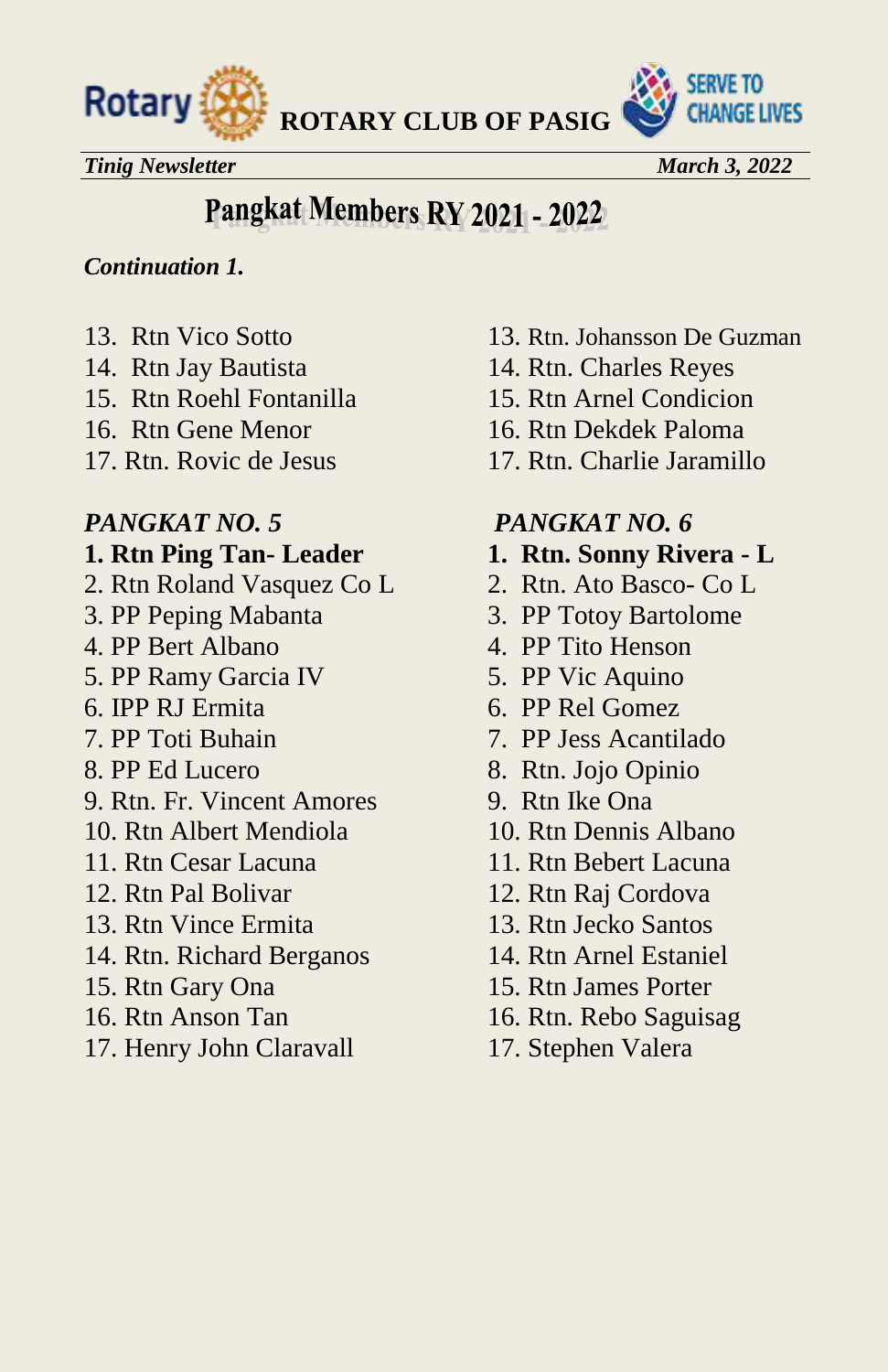



*Tinig Newsletter* March 3, 2022

## *DECLARATION OF ROTARIANS IN BUSINESS AND PROFESSIONS*

#### *As a Rotarian engaged in a business or profession, I am expected to:*

- 1. Consider my vocation to be another opportunity to serve;
- 2. Be faithful to the letter and to the spirit of the ethical codes of my vocation, to the laws of my country, and to the moral standards of my community;
- 3. Do all in my power to dignify my vocation and to promote the highest ethical standards in my chosen vocation;
- 4. Be fair to my employer, employees, associates, competitors, customers, the public and all those with whom I have a business or professional relationship;
- 5. Recognize the honor and respect due to all occupations which are useful to society;
- 6. Offer my vocational talents: to provide opportunities for young people, to work for the relief of the special needs of others, and to improve the quality of life in my community;
- 7. Adhere to honesty in my advertising and in all representations to the public concerning my business or professions;
- 8. Neither seek from nor grant to a fellow Rotarian a privilege or advantage not normally accorded others in a business or professional relationship.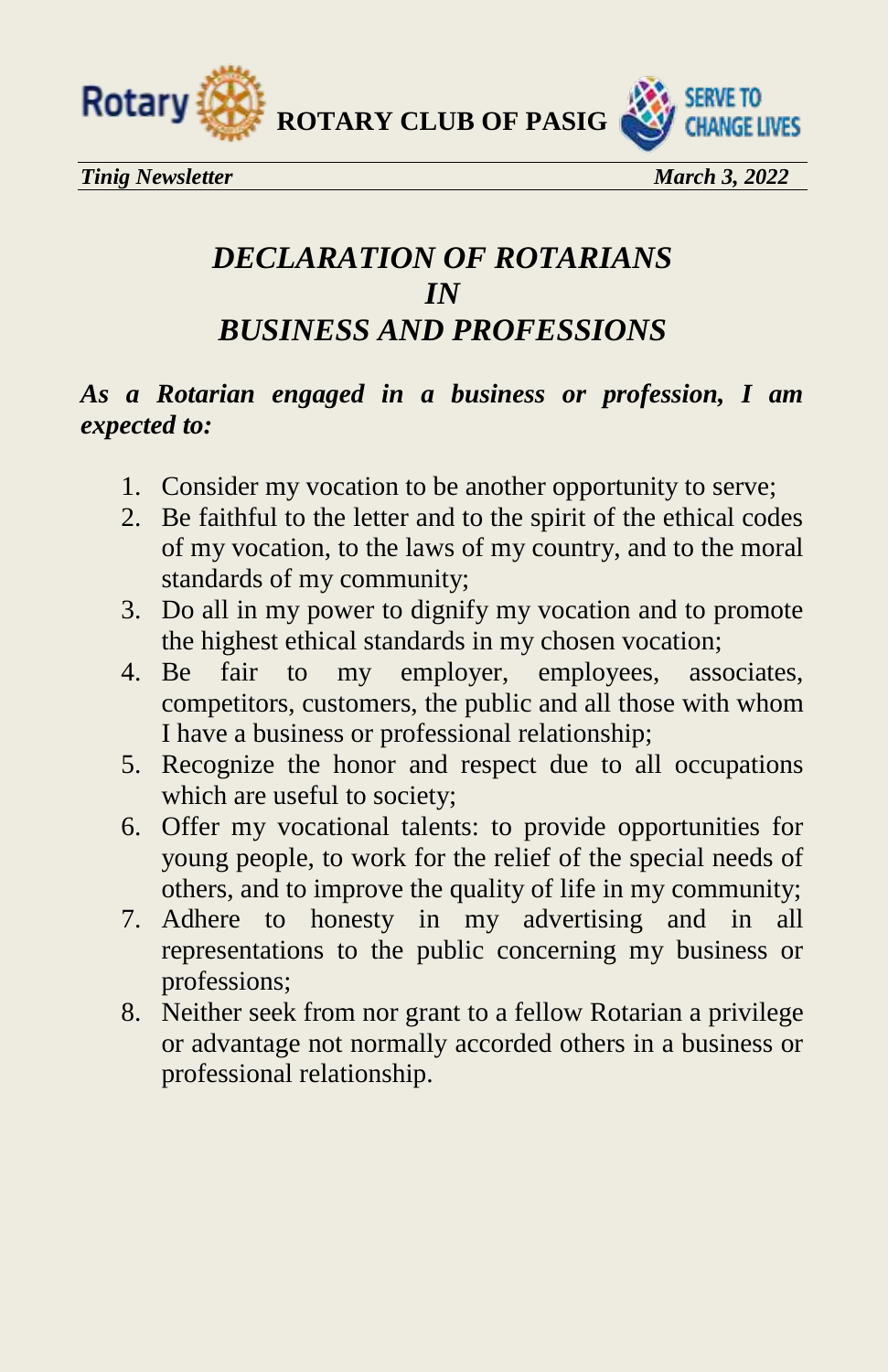



## *ROTARY CODE OF CONDUCT*

## *As a Rotarian, I will*

- 1. Exemplify the core value of integrity in all behaviors and activities
- 2. Use my vocational experience and talents to serve in Rotary
- 3. Conduct all of my personal, business, and professional affairs ethically, encouraging and fostering high ethical standards as an example to others
- 4. Be fair in all dealings with others and treat them with the respect due to them as fellow human beings
- 5. Promote recognition and respect for all occupations which are useful to society
- 6. Offer my vocational talents: to provide opportunities for young people, to work for the relief of the special needs of others, and to improve the quality of life in my community
- 7. Honor the trust that Rotary and fellow Rotarians provide and not do anything that will bring dis-favor or reflect adversely on Rotary or fellow Rotarians
- 8. Not seek from a fellow Rotarian a privilege or advantage not normally accorded others in a business or professional relationship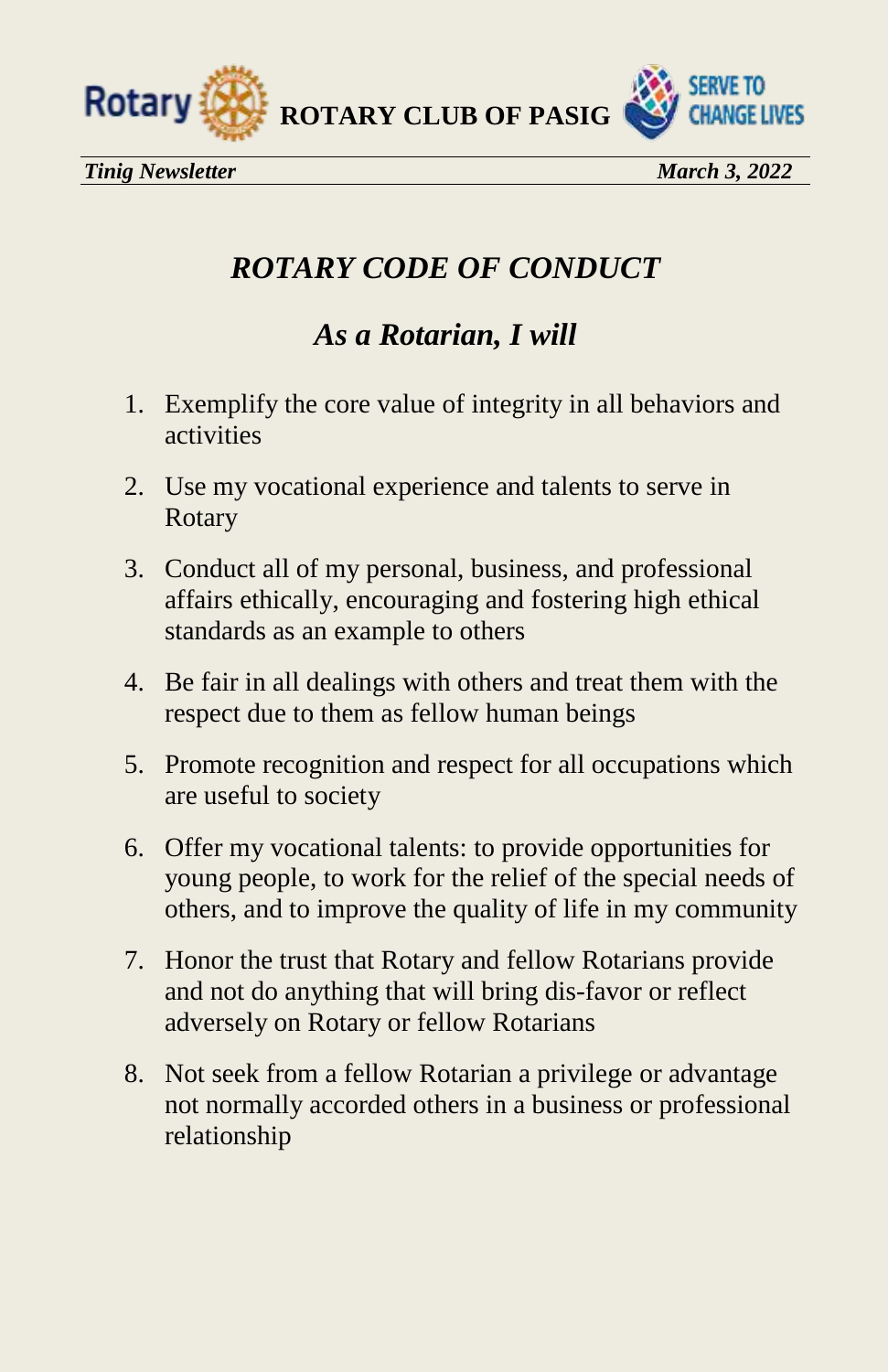



*Tinig Newsletter* March 3, 2022

# **Scholarships Pledges SY 2021-22**

## **As of February 24, 2022**

| 1. | Anonymous                         | $10 - Pd$             | 32. PP Conrad Cuesta | 3 - Pd   |
|----|-----------------------------------|-----------------------|----------------------|----------|
| 2. | Anonymous                         | $8 - Pd$              | 33. Rtn. Edison Go   | $1 - Pd$ |
| 3. | PP Ed Lucero                      | $1 - Pd$              | 34. PP Topax Colayco | $1 - Pd$ |
| 4. | PP Peter Javier                   | $\mathbf{1}$<br>$-Pd$ | 35. Rtn. Sammy Lazo  | $1 - Pd$ |
| 5. | PP Jess Acantilado                | $1 - Pd$              | 36. PP Jun Zafra     | $1 - Pd$ |
| 6. | Rtn. Bart Ronquillo               | $1 - Pd$              | 37. PP Ner Laino     | $5-$ Pd  |
| 7. | PE Bong Paloma                    | $1 - Pd$              | 38. Rel Gomez        | $1 - Pd$ |
| 8. | Pres. Garrick Ang                 | $1 - Pd$              | 39. PP Celso Ylagan  | $1 - Pd$ |
| 9. | PP Benny de Guzman 1 - Pd         |                       | 40. Vic Aquino       | $1 - Pd$ |
|    | 10. PP Tito Henson                | $1 - Pd$              |                      |          |
|    | 11. PP Vic Lim                    | $1 - Pd$              |                      |          |
|    | 12. PP Nick Guzman                | $\mathbf{1}$          |                      |          |
|    | 13. PP Ramy Garcia IV             | $\mathbf{1}$          |                      |          |
|    | 14. PP Peping Mabana              | $1 - Pd$              |                      |          |
|    | 15. PP Arjan Ramnani              | $1 - Pd$              |                      |          |
|    | 16. PP Ogie Lim                   | $1 - Pd$              |                      |          |
|    | 17. PP John Javier                | $1 - Pd$              |                      |          |
|    | 18. Rtn. Pal Bolivar              | 1 - Pd                |                      |          |
|    | 19. Rtn. Jake Oh                  | $1 - Pd$              |                      |          |
|    | 20. Rtn. Bernard Bobadilla 1 - Pd |                       |                      |          |
|    | 21. Rtn. Tony Diaz                | 1                     |                      |          |
|    | 22. Rtn. Flor de Pano             | 1 - Pd                |                      |          |
|    | 23. Rtn. Fr. Kell Ortega          | $1 - Pd$              |                      |          |
|    | 24. Rtn. Anson Tan                | $\mathbf{1}$          |                      |          |
|    | 25. Rtn. Alex Lacson              | 1                     |                      |          |
|    | 26. Rtn. Mads Bengua              | $1 - Pd$              |                      |          |
|    | 27. PP Henry                      | $2 - Pd$              |                      |          |
|    | 28. Rtn. Tet Mallare              | $1 - Pd$              |                      |          |
|    | 29. PP Rhett Ermita               | $1 - Pd$              |                      |          |
|    | 30. Rtn Roehl Fontanilla          | $1 - Pd$              |                      |          |
|    | 31. Rtn Dennis Albano             | $1 - Pd$              |                      |          |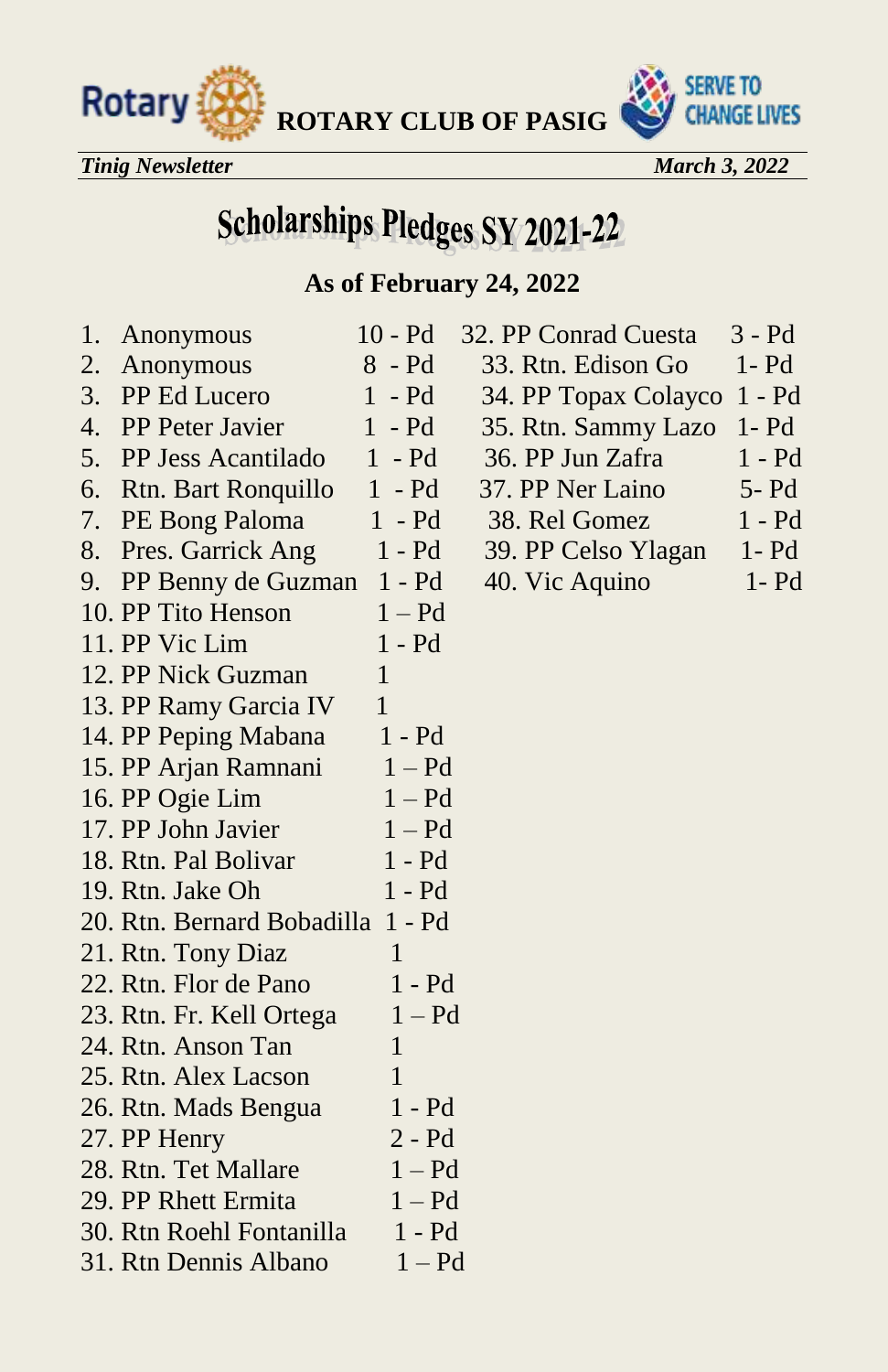



*Tinig Newsletter* March 3, 2022

# **Officers and Directors**

**ROTARY CLUB OF PASIG (RY 2021-2022)**

**President** Garrick "Garrick" L. Ang **Vice President/PE** Josefino "Bong" M. Paloma **Club Secretary** PP Peter John "John" U. Javier **Treasurer** PP Marcelo "Jun" C. Zafra, Jr.

**DIRECTOR:** 

**Club Administration** PP Rogelio "Ogie" S. P. Lim **Membership Rtn. Adolfo "Adolf" de Jesus Aran Public Relations** PP Renato "Rene" Bocaya **Service Community** Rtn. Francisco "Sonny" D.C. Rivera **The Rotary Foundation** Rtn. James Philip Roland V. Porter **Youth Service** PP Roy Eduardo "Ed" T. Lucero **Ex-Officio** IPP Renato Carlos "RJ" H. Ermita Jr

#### **Advisers:**

PP Conrad Cuesta PP Rel Gomez PP Ramy Garcia IV PP Jess Acantilado

**Senior Adviser**  HOF/PRID Raffy Garcia III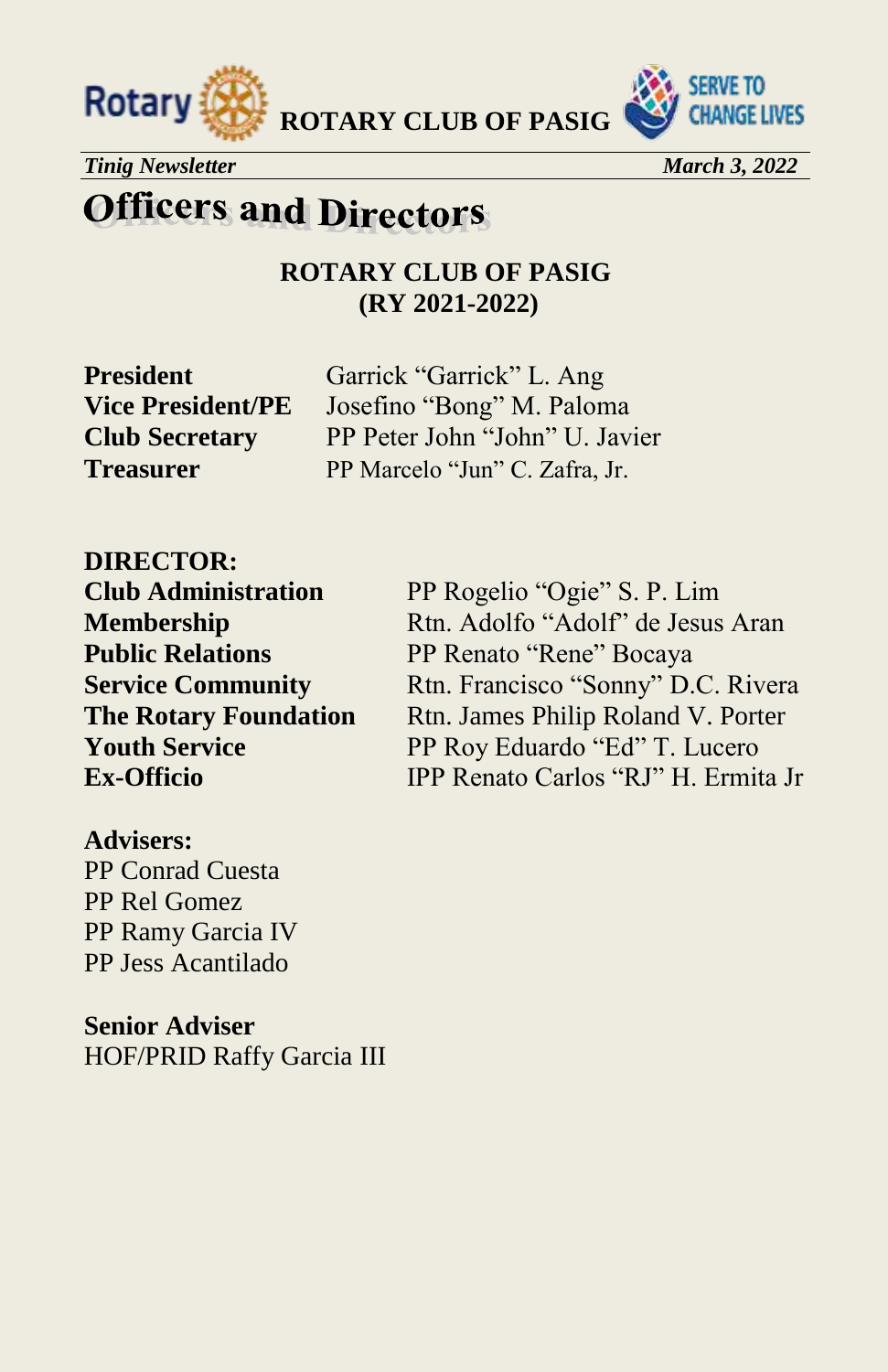



*Tinig Newsletter March 3, 2022* 

# **From the Secretary's Desk**

*Sec. PP John Javier* 



#### **Attendance**

| % of Attendance $(02/24/21)$ % |  |
|--------------------------------|--|

### **Birthday Celebrants for the Month of March 2022**

## **Wedding Anniversaries for the Month of March 2022**

### **Guest and Visiting Rotarians**

- 1. Stephen Russel Reith Valera
- 2. Demy Magpantay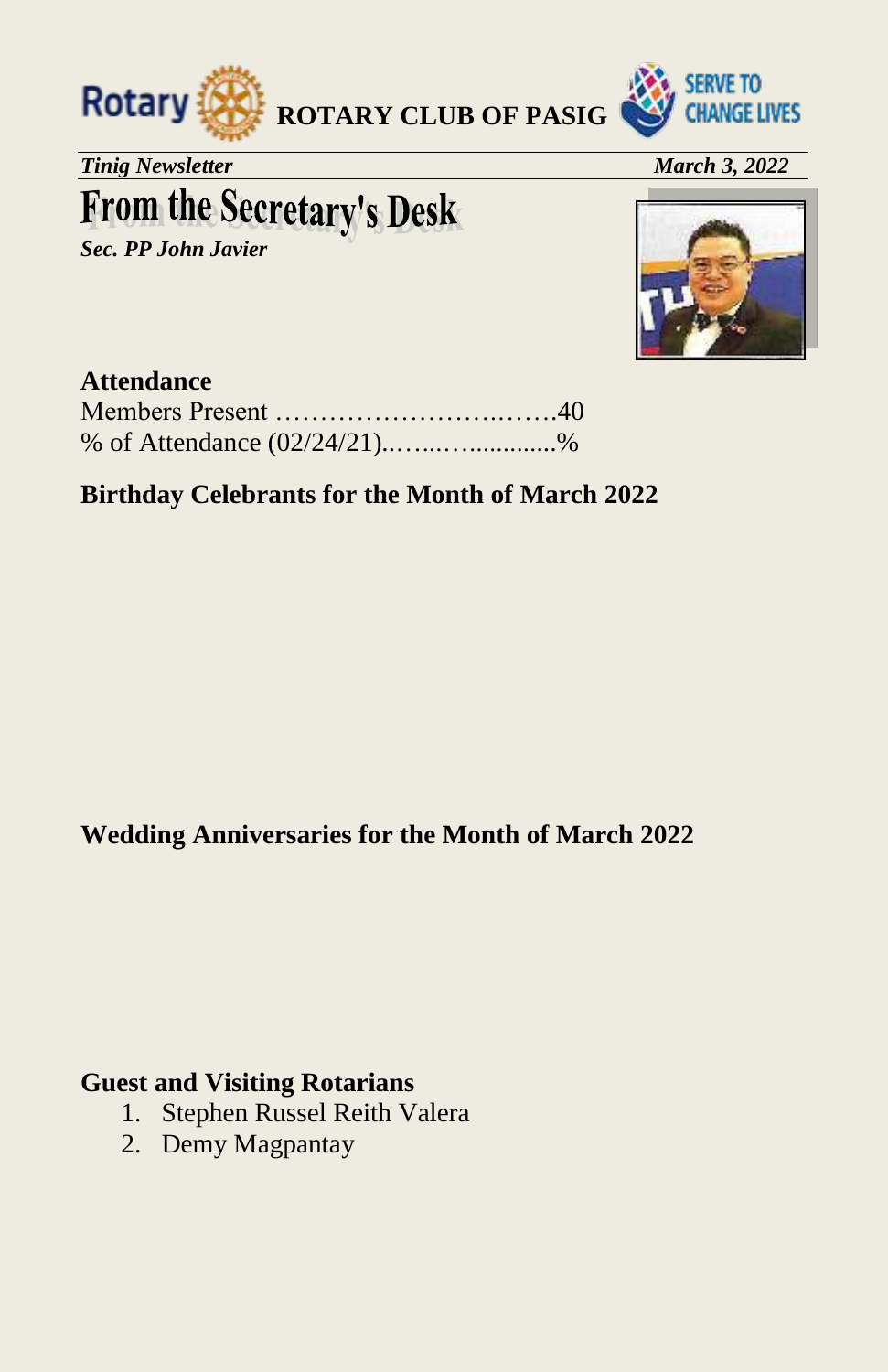



*Tinig Newsletter* March 3, 2022

# **Editorial Staff**

TINIG STAFF FEATURE WRITERS RY 2021-2022

**PETER JAVIER** From the President Secretary's Desk Editor in Chief ROEHL FONTANILLA | BENJAMIN P. JUN C. ZAFRA, JR.

OGIE LIM Rotary Notes Club Bulletin Admin.

GARRICK ANG JOHN JAVIER

DE GUZMAN Walking the Avenues

PETER M. JAVIER RTN. FR. KELL ORTEGA Tinig Tidbits Invocation

**Website:** [www.rcpasig.org](http://www.rcpasig.org/) **Email :** [rcpasig@hotmail.com](mailto:rcpasig@hotmail.com) 

| <b>Secretariat Office:</b> | <b>Ylagan Law Office</b>                     |
|----------------------------|----------------------------------------------|
|                            | Unit 809, City & Land Mega Plaza             |
|                            | <b>ADB</b> Avenue Corner Garnet Road         |
|                            | Ortigas Center, Pasig City Tel. No. 635-2234 |
| <b>Edgar Manalang:</b>     | 0927-9414528; rcpasig@hotmail.com            |

## **MAKE-UP SLIP**

**This serves as proof of your attendance** 

#### **Name of Visiting Rotarian**

#### **Name of Rotary Club**

**RC – Pasig Club Secretary: \_\_\_\_\_\_\_\_\_\_\_\_\_\_\_\_\_\_\_\_\_ Date: \_\_\_\_\_\_**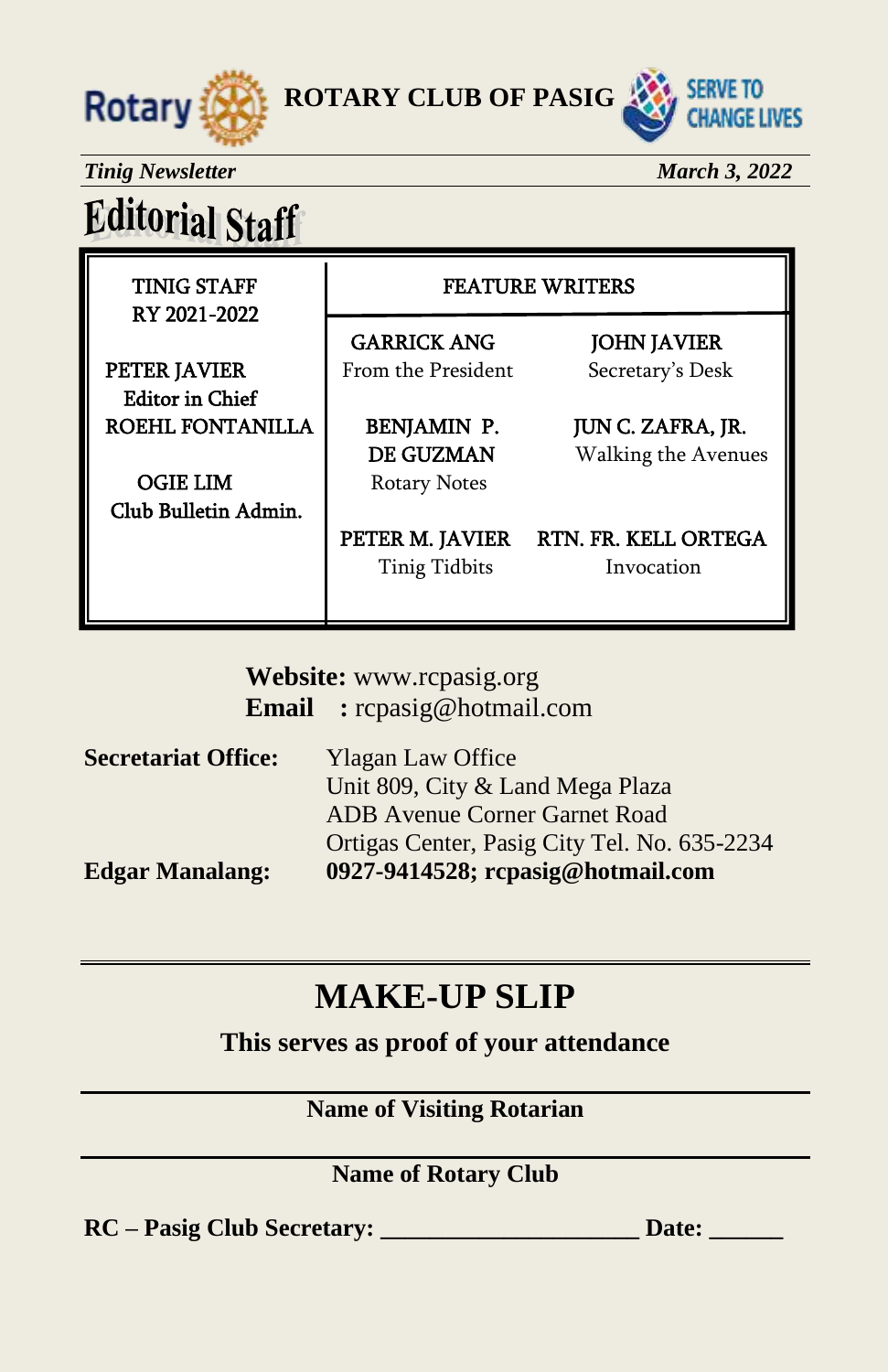



#### *Tinig Newsletter March 3, 2022*

# **Glimpses of Our Last Meeting**



LCP Garrick starts his 32nd meeting. Rtn Roehl is emcee. Rtn Sammy leads invocation.



IPP Rj thanks RC Ortigas Center for joining mass for PP Ed. Guest singer Jasmine Fitzgerald sings Memory, People & Evergreen dedicated to PP Ed and to



Rtn Kel Pascual, PP Jing Jose & PVP Louie Orosa.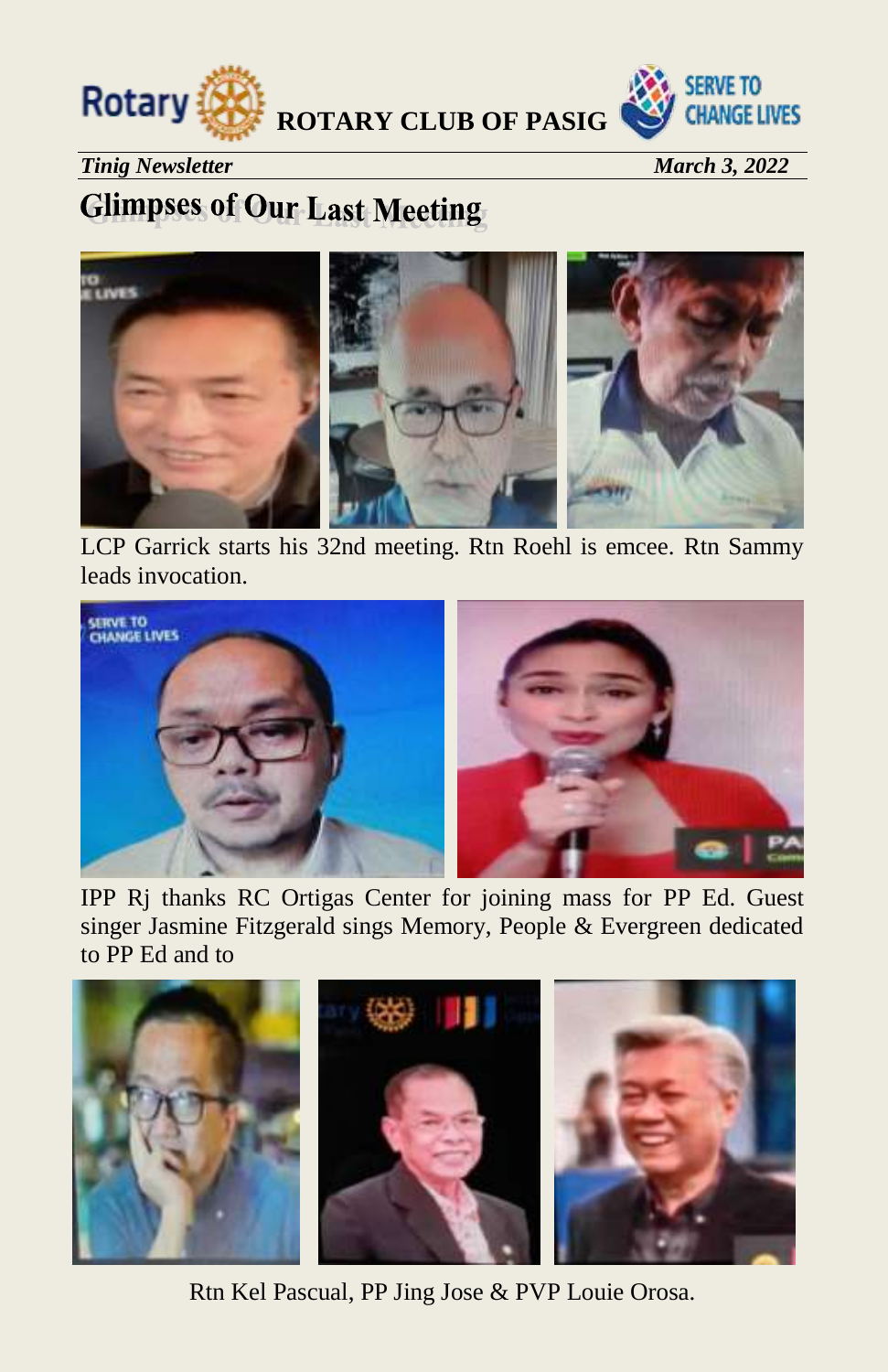



#### *Tinig Newsletter March 3, 2022*

# **Glimpses of Our Last Meeting**



PP Jun is finemaster again. Introducing inductees Rtn. Stephen Valera and Rtn. Demy Magpantay



PP John handle charging of the inductees. Taking their oath of membership



The president's time Classification Talk by Dr. Henry John Claravall who specializes in facial plastic surgery and aesthetic reconstruction.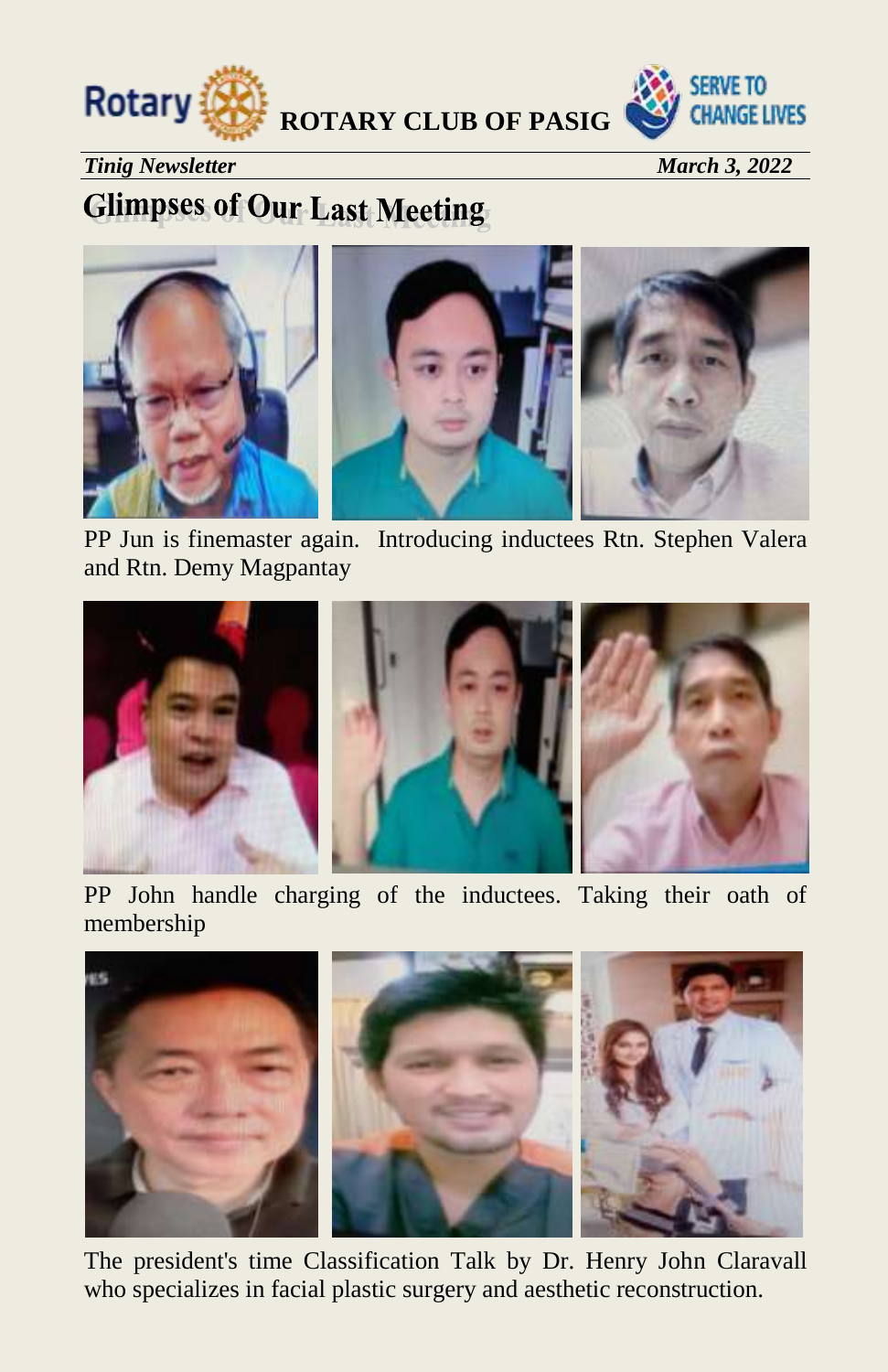



#### *Tinig Newsletter March 3, 2022*

# **Glimpses of Our Last Meeting**



Replying to question from IPP Rj on hair transplant. Rtn Roehl happily reacting!



Questions from Rtn Jake's on liposuction & extension (?) and PP Rene on pampaputi. CLP Garrick adjourns a lively meeting.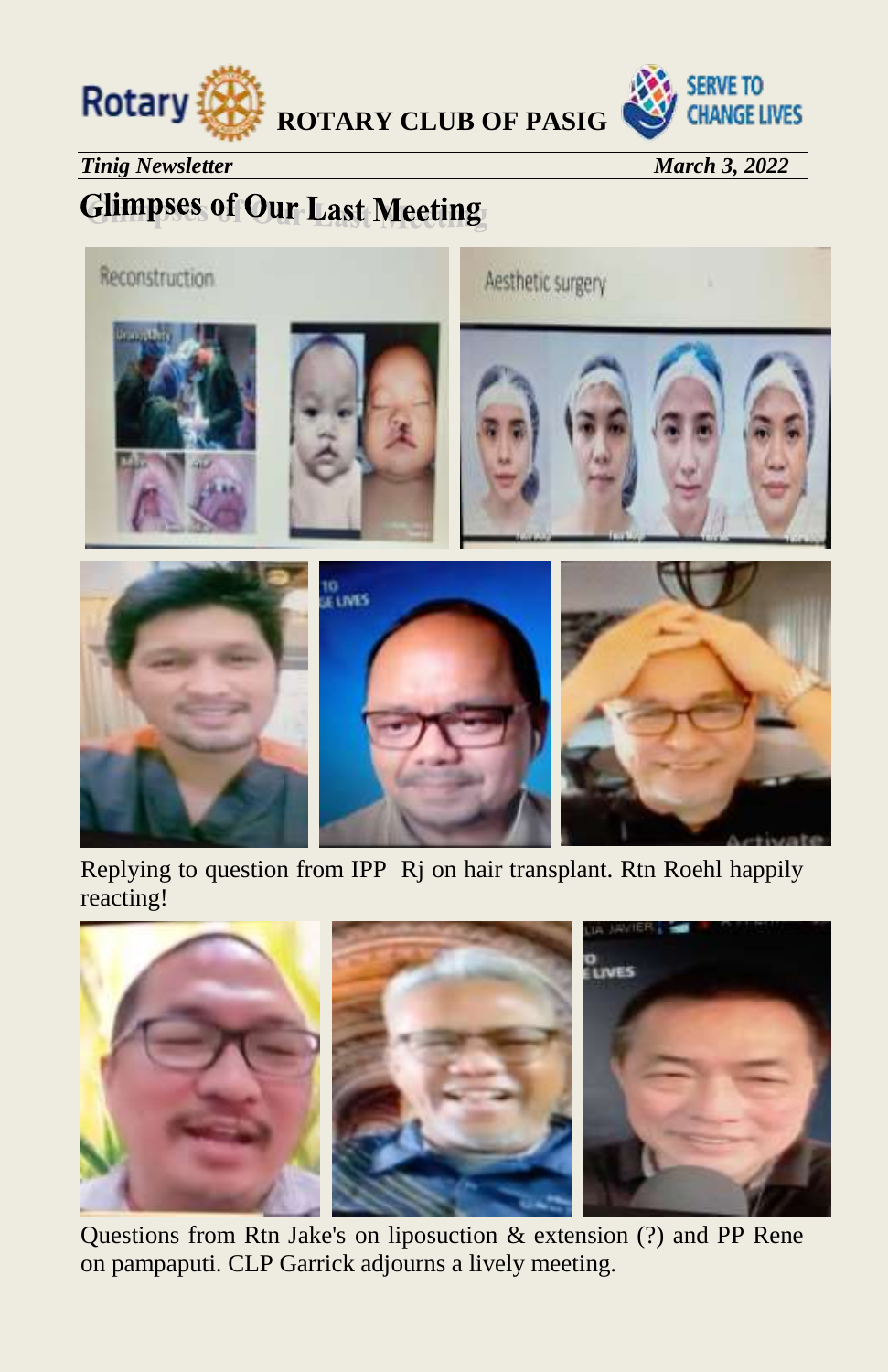



*Tinig Newsletter March 3, 2022* 

# **Glimpses of Our Last Meeting Mass for PP Ed Lucero**



PP Ed's remains at the Sanctuarium.



Rtn Fr Jojo is the mass presider. PP John is the commentator/lector.



IPP Rj leads Prayer of the Faithful. Final blessing after prayers PP Ed.